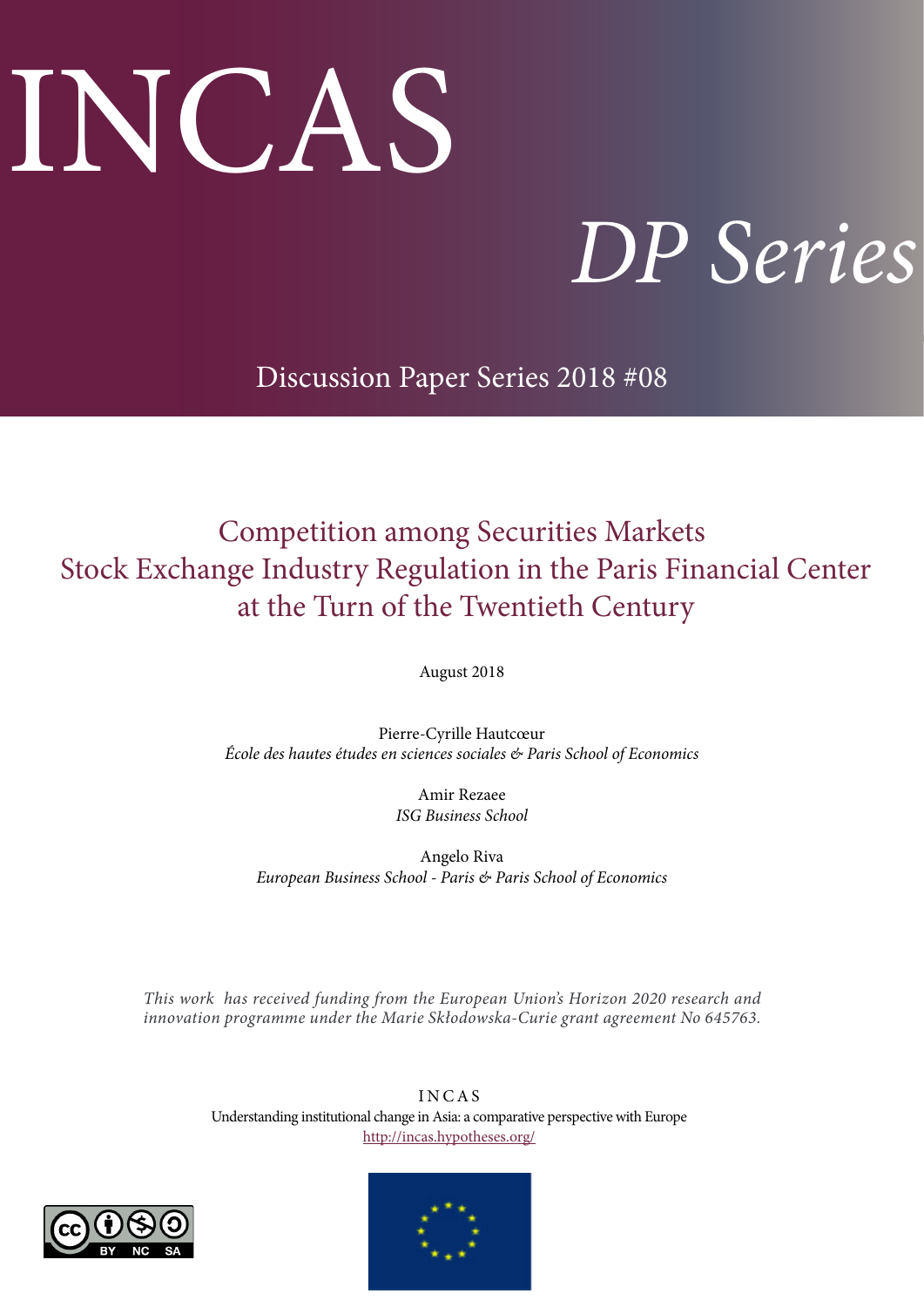### **ABOUT THE INCAS PROJECT**

INCAS is a Marie Skłodowska-Curie Actions R.I.S.E funded project under the European Commission's H2020 Programme.

The project INCAS aims at creating a top-level research and advanced training network on institutional change in Asia, in comparative perspective with Europe.

The coordinator, Ecole des Hautes Etudes en Sciences Sociales (France), promotes this network together with Oxford University (UK), Freie Universität Berlin (Germany), and in collaboration with Waseda University (Japan). The aim of the proposed mobility scheme is to give birth to a European consortium and network of faculties and advanced graduate students specialized in the comparative analysis of institutional change in Asia and Europe. The partners have chosen Japan as a reference point because of its comparability with Europe as shown by previous studies, its historical influence on development and further institutional changes in Asia, and the expertise accumulated within our research team.

Analyzing current economic dynamics in Japan and later expanding this analysis to other Asian countries promises to generate insights that might be help to better understand challenges for Europe and to prepare relevant policy proposals. Our purpose is to compare the results obtained in the case of Japan and few other Asian countries (South Korea, Taiwan, China, and possibly Thailand, after having checked the data availability), not only to previous results on Europe but also to original results we will get on European countries (primarily France – which will be our reference country in Europe – and then the UK, Germany, and Italy) in mobilizing new historical data and applying our theoretical framework.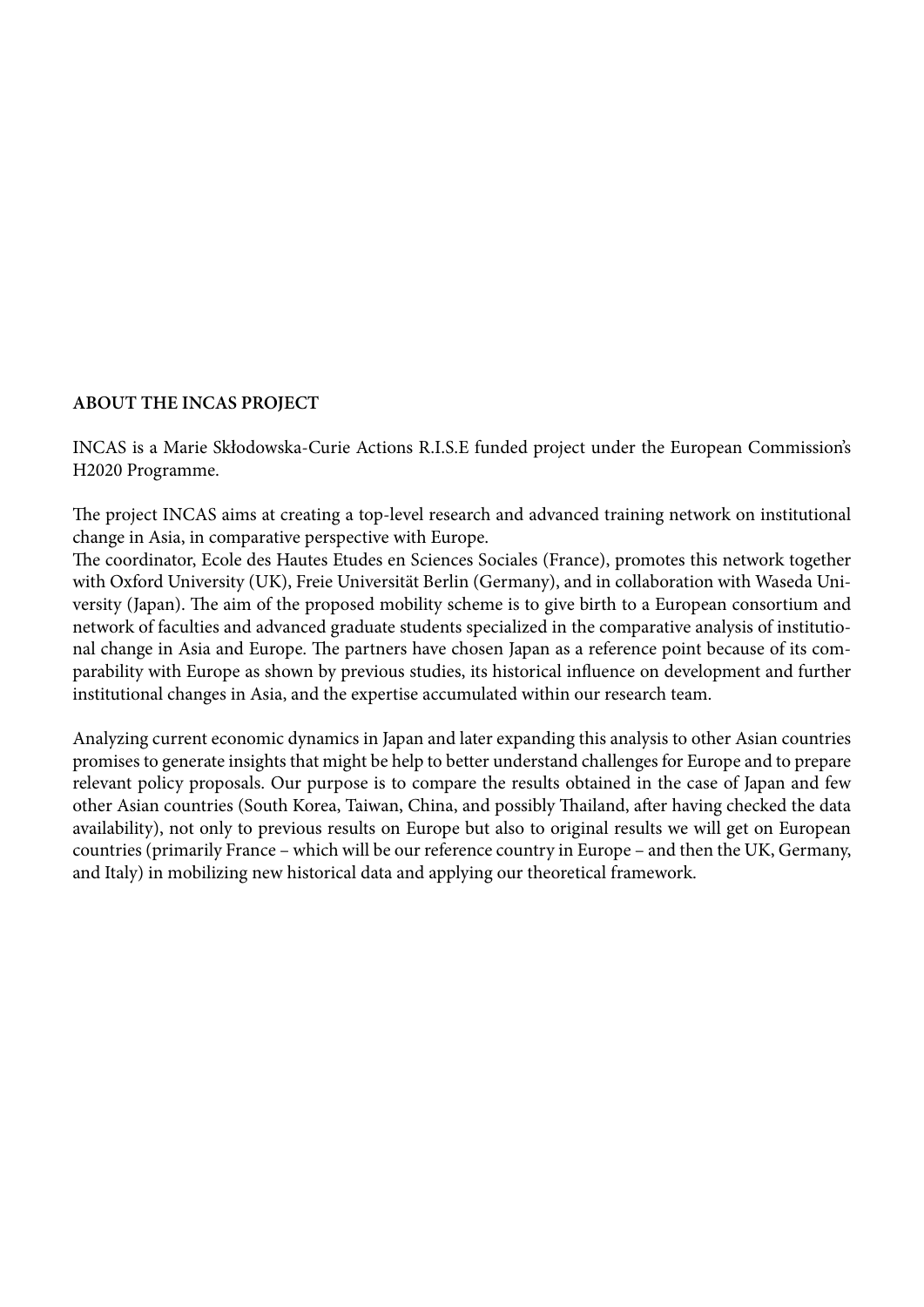# Competition among Securities Markets Stock Exchange Industry Regulation in the Paris Financial Center at the Turn of the Twentieth Century

August 2018

Pierre-Cyrille Hautcœur *École des hautes études en sciences sociales & Paris School of Economics*

> Amir Rezaee *ISG Business School*

Angelo Riva *European Business School - Paris & Paris School of Economics* 

#### **Abstract**

We study the causes and the consequences of two regulatory changes affecting the competition between the transparent Parquet and the OTC-like Coulisse markets in Paris at the turn of the 20th century. First, we provide evidence supporting the interest group theory to explain regulatory changes. By using these changes as natural experiments, we show then that competition widens bid-ask spreads while monopoly makes them more narrow. These results are in line with recent literature questioning the effects of "dark" competition: a transparent monopoly could be more effective than competition if the latter involves opaque markets.

#### **Keywords**

*Paris stock exchange, market microstructures, reforms, regulation, monopoly, spreads*

#### **JEL Classification**

*G14; G18; G24; N13; N23; N43*

#### **Acknowledgment**

Corresponding author: Angelo Riva; email: angelo.riva@ebs-paris.com.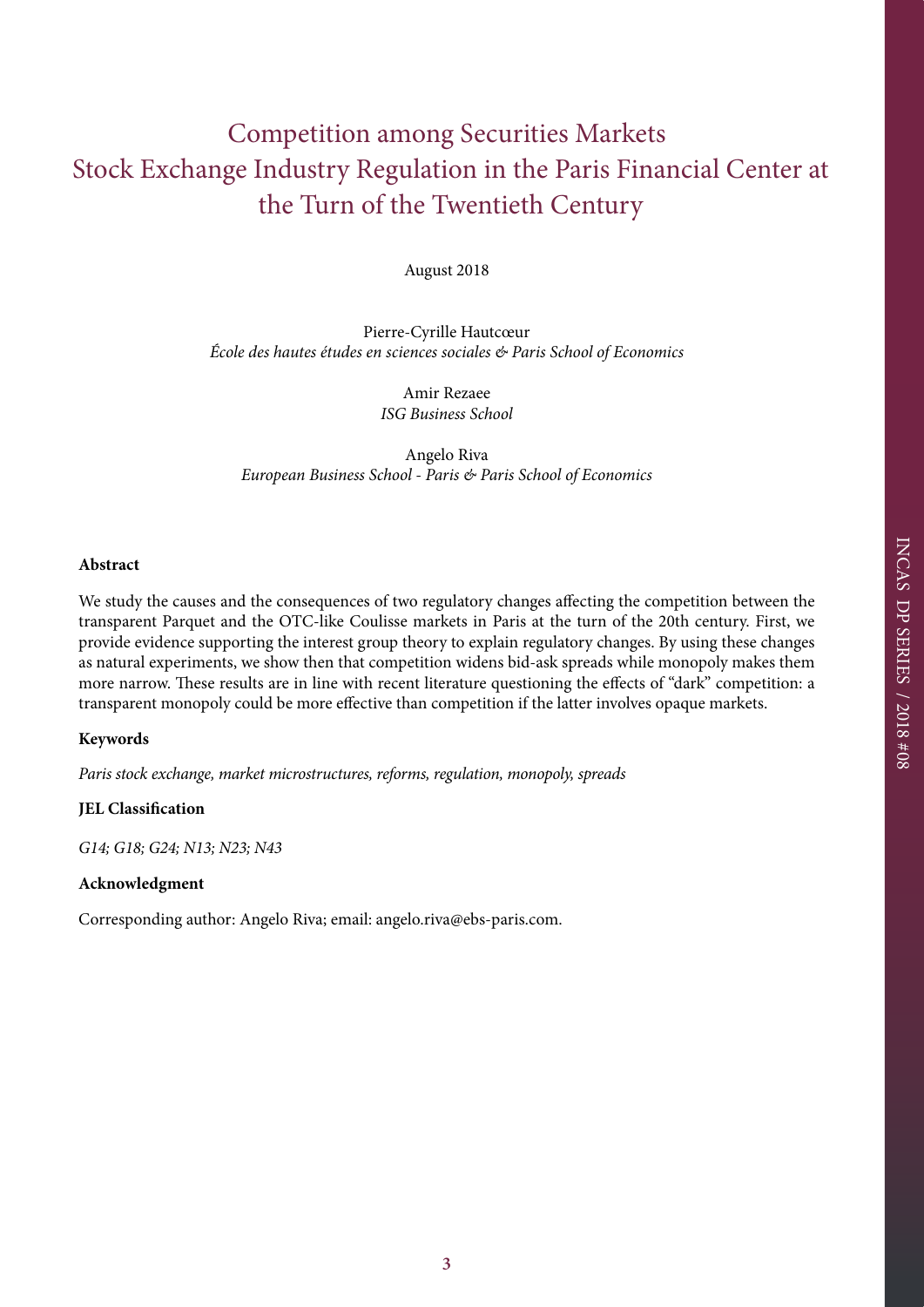# **1. Introduction**

Implementation of recent regulations such as Reg. NMS in the United States and MiFID in Europe fostered competition among trading venues, a "perennial issue of interest to regulators and market participants" (Hagerty and Mac Donald 1996, p. 36). In this paper, we study the motives and the consequences on market quality of regulatory changes affecting the competition among securities markets. We use as natural experiments the regulatory reforms of 1893 and 1898 in the Paris financial center, the second largest European financial market after London at that time. We provide evidence supporting the interest group theory to explain regulatory changes, and show that direct competition between the two markets deteriorates market quality.

Like New York and contrary to London, Paris hosted well differentiated markets: the Parquet and the Coulisse. The Parquet was a regulated and organized market run by official brokers (*agents de change*) entitled with the legal monopoly on the securities they listed. It provided transparency and security to investors. The Coulisse was an OTC-like opaque market run by dual-capacity operators called *coulissiers*. It provided immediacy, flexibility and opaqueness mostly to professional investors. The heterogeneity between the two markets led to complementarity and competition. The Coulisse specialized in securities that did not match the listing requirements of the Parquet. Competition concerned the most liquid listed securities illegally traded on the Coulisse. Complementarity and competition contributed to the development of the Paris financial center (Hautcoeur and Riva, 2012).

In the wake of several financial crises and scandals, the structure of the Paris financial center was debated and reformed through fiscal laws first created in 1893, and amended in the 1898 Financial Transaction Tax (FTT). These two reforms determined three regimes of competition between the Parquet and the Coulisse: i) a regime of "illegal" competition before 1893, when the Coulisse traded listed securities in violation of the Parquet's legal monopoly; ii) a regime of free competition, between 1893 and 1898, when the government recognized Coulisse's transactions on Parquet's listed securities by allowing the *coulissiers* to pay the newly created FTT on these trades; iii) a regime of enforced monopoly granted to the Parquet after 1898, when the government prevented the Coulisse from paying the FTT on listed securities trades and thus from trading them.

Parquet's and Coulisse's operators engaged in hard lobbying to capture the regulation since these changes were expected to impact the distribution of profits among operators by shifting traded volumes from one venue to another. Paradoxically, both groups claimed to be submitted to the FTT to win the competition. Thanks to a new unique database and following a large stream of literature in (historical) finance (Gehrig and Fohlin 2006; Brown et al. 2008; O'Hara and Ye 2011) we consider bid-ask spreads– the main component of transactions costs - to study the impact of regulation changes on market quality. We find that the Paris market touch - the average spread of the securities traded in the two markets - widen in the free competition, while in the enforced monopoly regime it narrows to a size significantly smaller than in the first regime. Our analysis shows that the regimes have a significant effect on the Paris market touch.

Our findings challenge the results of William O. Brown, J. Harold Mulherin and Marc D. Weidenmier (2008). These authors find that between 1885 and 1926 Consolidated Exchange's competition over the New York Stock Exchange (NYSE) narrows the latter's spreads. They conclude that competition improves market quality. Differently from Brown et al. (2008), we include in our analysis the spreads of the two competing markets so that we observe the overall effects of the competition on the financial center: the spreads of the Parquet narrow in the free competition regime, but even more so in the consolidation regime; the widening of the Paris market touch in the free competition regime is driven up only by the increase in the spreads of the Coulisse that then substantially narrow in enforced monopoly regime.

These results can be explained within the framework of the recent literature studying the effects of competition among transparent and opaque markets, the so-called dark fragmentation. Although there is not yet a complete consensus on the positive effects of competition among transparent markets on market quality, the evidence is much more mixed concerning dark fragmentation. Within this framework, consolidation - the monopoly regime - could be more efficient than fragmentation at least if the latter is dark. Furthermore, our results confirm the crucial role of microstructural differences in the design and transparency of the markets involved in the competition (Gomber et al. 2017).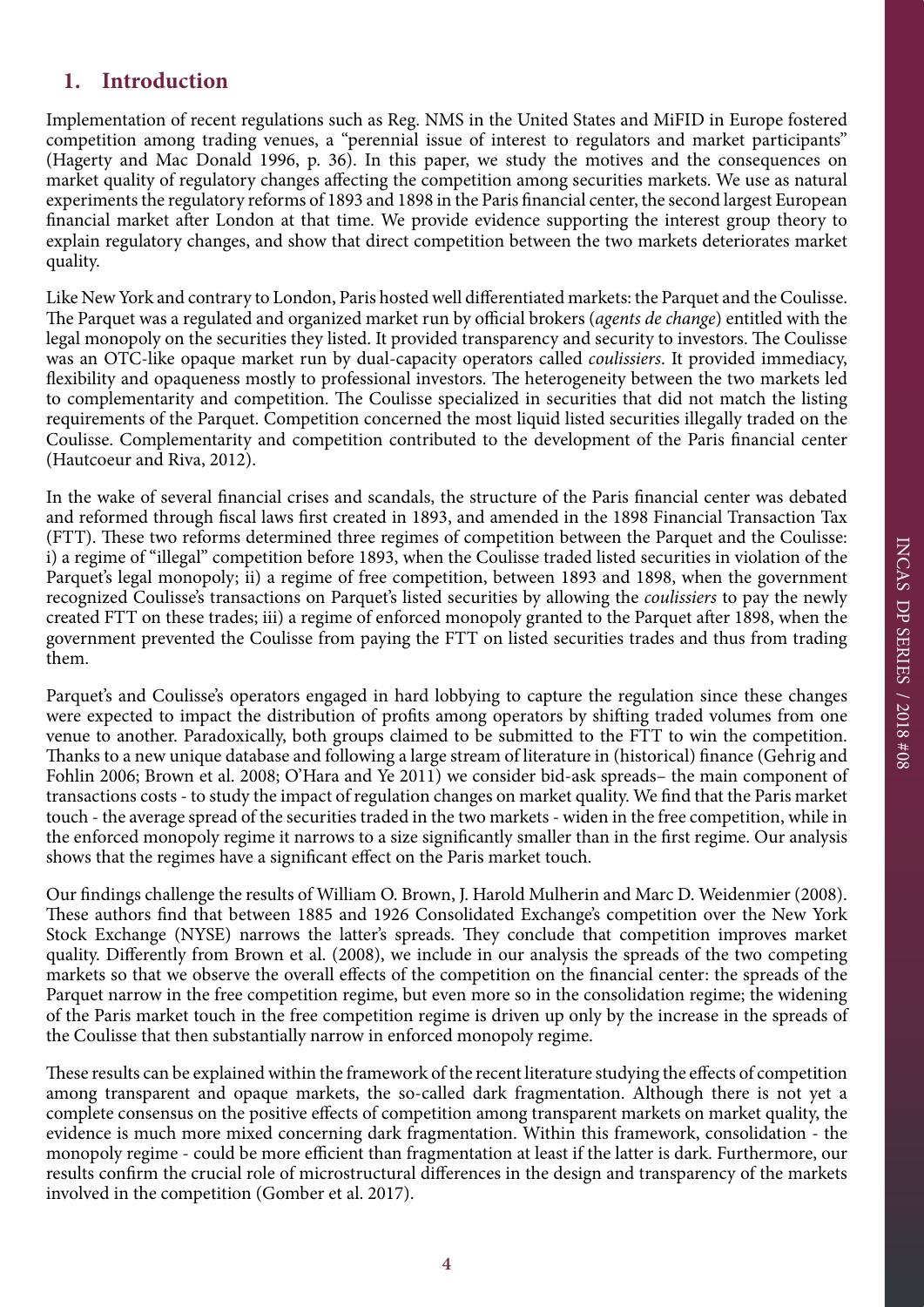# **2. Competition in theory and history**

Competition among securities markets is a complex phenomenon because within the stock exchange industry the market for trading services is embedded in the market for securities. While competition could be beneficial for the trading services market, it could harm the market for securities. The NMS regulations in the USA and the Mifid directive in the European Union, both aiming at promoting competition among heterogeneous trading platforms, reopened this long-lasting debate (Petrella 2010).

An important stream of literature from George J. Stigler (1964) emphasized the benefits of a consolidated and transparent market for both investors and issuers, and considers this market as the natural consequence of competition. The benefits stem from positive externalities of liquidity, reduction in information asymmetries resulting from the consolidation of the price discovery process, enhanced competition within the market and economies of scale allowing the marketplace to amortize fixed costs over more trades. Nevertheless, if operators of a consolidated market collude, they can increase trading costs and recreate scope for challengers.

A more recent literature (since Harris 1993) emphasizes the advantages of a fragmented market if investors are heterogeneous enough in terms of information, patience, and risk aversion in spite of increased trading complexity. Differentiated microstructures disclose unequal amount of information before and after the trade. They strengthen different dimensions of market effectiveness and attract traders with different preferences. Hence, uninformed investors may opt for a transparent and less immediate market while informed investors may prefer a more immediate and opaque market where they can quickly take advantage of their information in spite of spreads being potentially higher because of adverse selection.

Risk-averse traders may opt for markets with effective counterparty risk management mechanisms (for example, operators' selection and monitoring as well as central counterparty) and high listing requirements. In turn, these devices restrict issuers' and traders' access to the market, create capacity constraints and scope for the raise of sustainable competing markets. Conversely, at least before the introduction of electronic trading the overcrowding of the floor can harm the smooth functioning of the market (Baker 1984). The coexistence of heterogeneous trading venues would attract investors and issuers whose preferences would not match the design of the unique exchange.

If there is a consensus on the waste of resources resulting from coexisting similar markets, serious arguments suggest that heterogeneous competing venues may contribute to the development of the securities market as a whole. However, it is not yet clear if fragmentation benefits issuers and investors under any circumstance. Research particularly questions the effects of "dark fragmentation". It shows that fragmentation between transparent and opaque venues may hamper several dimensions of market quality (Mendelson, 1987; Madhavan, 1995), even though empirical evidence is not conclusive (Buti et al. 2015; Degryse et al. 2014; Hatheway et al. 2016). Although the overall effect seems to be sensitive to many parameters of the market design, a differential impact of dark and transparent fragmentation on market quality is likely (Gomber et al. 2017, p. 805). As a result, whether fragmentation is beneficial for market participants remains an open empirical question.

Potential competition is also an important factor shaping participants' behavior. According to the contestable markets literature (since Baumol 1982), effective competition depends not only on the actual number of competitors but also on the ease of entry into the market, an effect shown to exist not only in the consumer goods market, but also in networks industry (Bergman and Rudholm 2003, Goolsbee and Syverson 2008). Concerning securities markets, the rent seeking behavior of a monopolistic market can be limited (and thus the spread narrowed) by the threat of another venue that could start to trade it. Potential competition on the secondary market means actual competition on the primary market (Neal 1985, Brown et al. 2008).

Historical literature on the competition among securities market is still limited. Though some researchers study the competition between central and regional markets<sup>1</sup>, this literature does not deal directly with transaction costs and market quality trade-offs stemming from fragmentation and consolidation. While some papers deal with transaction costs on a single market<sup>2</sup>, literature on competition and market quality is less

<sup>1.</sup> Arnold et al. (1999), O'Sullivan (2007), White (2013) on the United States; Thomas (1973), Michie (1985, 1999), Campbell et al. (2016) for the United Kingdom; Burhop and Lehmann-Hasemayer (2016) for Germany; Riva (2007, 2012) for Italy; Strauss (1985), Oosterlinck (2010), Oosterlinck and Riva (2010), Ducros and Riva (2017) for France.

<sup>2.</sup> Acheson et al. (2018), Chavaz and Flandreau (2017), Campbell et al. (2017), Burhop and Gelman (2011) and Gehrig and Fohlin (2006).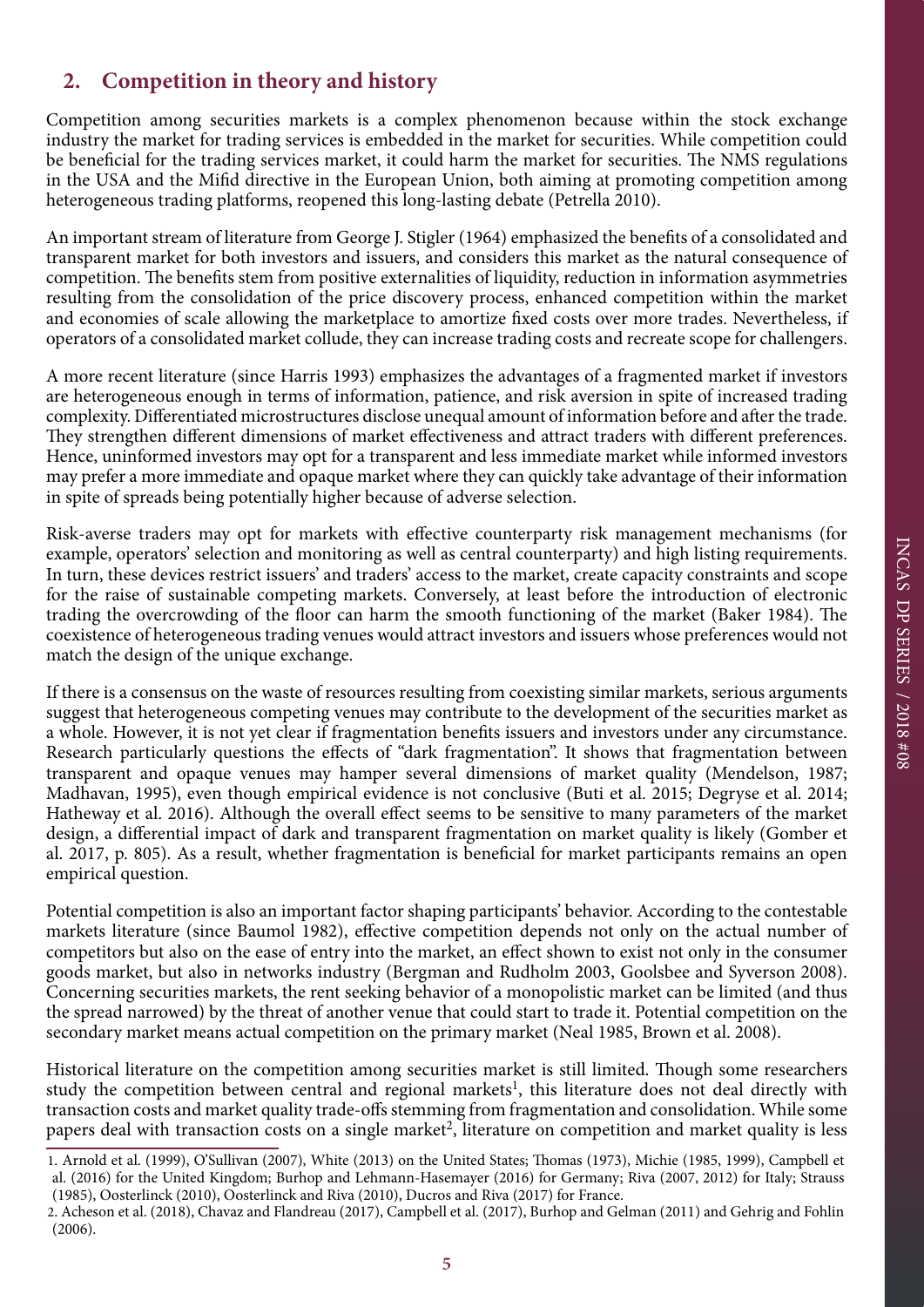developed. According to Bruno Biais and Richard C. Green (2007), bond trading was active on the NYSE until the 1940s, when liquidity dried up as trading migrated to the OTC market. This migration significantly widened spreads for retails investors because of the opacity of the OTC market relative to the transparency of the NYSE. The rise of institutional investors determined the migration: large dual capacity operators earn rents when liquidity concentrates in opaque and bilateral markets. The market power of these operators explains why liquidity may not concentrate into the most efficient venues, even in the long run.

Brown et al. (2008) studied the effects of the Consolidated Exchange competition over the NYSE between 1885 and 1926. Competition narrows average NYSE spreads and improves market quality. According to Caroline Fohlin, Thomas Gehrig and Tobias Brünner (2009), securities dual-traded on the NYSE and the Consolidated display lower spreads than single-traded securities. Caroline Fohlin (2016), quoting preliminary results from a joint study with Thomas Gehrig suggests that when the NYSE took actions to limit competition from the Consolidated in 1909, not only dual-traded but also single-traded securities registered significantly lower traded volumes and wider spreads, the sign that competitive dynamics affect the entire market. According to Lance E. Davis, Larry Neal and Eugene White (2007), the NYSE's spreads in the 1920s were widened when raising traded volumes faced capacity constraints created by the operators' fixed number; competition led the NYSE to increase the number of seats that in turn made spreads less sensitive to surges in traded volumes and reinforced the NYSE's competitiveness.

Pierre-Cyrille Hautcoeur and Angelo Riva (2012) studied institutional complementarities and competition between the Parquet and the Coulisse. Since the early nineteenth century, the Paris financial center was organized around these two heterogeneous markets. The Parquet was a regulated market organized by a guild-like body (*Compagnie*) of 60 pure brokers, with unlimited liability vis-à-vis their clients and the legal monopoly on the securities they listed. These brokers gained access to the ownership of a seat after a strict screening by their peers based on social and wealth criteria and were appointed by the Ministry of finance. Their personal wealth, the capital of their securities houses and the Parquet's common fund provided high guarantees to the investors and made losses unlikely in the case of the default of an *agent*. Overtime, the Parquet's committee strictly monitored its members to mitigate moral hazard and counterparty risk. The Parquet was a highly transparent market where trading was based on open outcry around pits. Moreover, the Parquet enforced strict listing requirements and provided an efficient settlement and payment system in cooperation with the Bank of France (Riva and White, 2011, Hautcoeur and Riva, 2012; Lagneau-Ymonet and Riva, 2018; Verley 2007).

By contrast, the Coulisse was a loosely organized OTC-like market. The *coulissiers* acted both as brokers and jobbers. Unlike the *agents de change*, many *coulissiers* and partners of their securities houses were foreigners. These securities houses were usually smaller than the official brokers' ones and transactions were only guaranteed by their capital because of the limited liability (Verley 2007). Additionally, there were no listing requirements or formal membership so that the number of *coulissiers* changed according to business opportunities. Transactions were bilateral and private, but the *coulissiers*' dual capacity conferred to the market high immediacy, particularly for block trading; transaction prices were unsystematically registered and published by a few newspapers. Consequently, the Coulisse can be considered a very opaque market.

The differences between the two markets naturally led to a kind of specialization. While individual investors mostly sent their orders to the Parquet, institutional investors split the orders of their own accounts and the ones received by their clients between the two markets to benefit from their relative advantages. The Coulisse mostly traded securities issued by (foreign) issuers that could not meet the listing requirements of the Parquet. Competition between the two markets concerned the most liquid securities. From 1892 on, competition also involved a number of small and medium French businesses. In 1890, the government passed a decree on securities trading previously only regulated by the internal rules of the Parquet. While this decree increased the regulatory burden of the Parquet, it allowed the *agents de change* to create a junior unofficial market to trade securities that did not match the listing requirements. The Parquet opened this market segment in 1892 and explicitly targeted small and medium businesses traded at the Coulisse (Ducros and Riva 2017).

Complementarity and competition between Parquet and the Coulisse contributed to the development of the Paris financial center. Because of the monopoly of the *agents de change*, *coulissiers*' trading on listed securities was illegal but tolerated and sometimes protected by the government because it was considered crucial for liquidity, particularly in the public bonds market. Nevertheless, encroaching on the *agents*' monopoly entailed legal risk for the *coulissiers* trading listed securities. According to jurisprudence, courts did not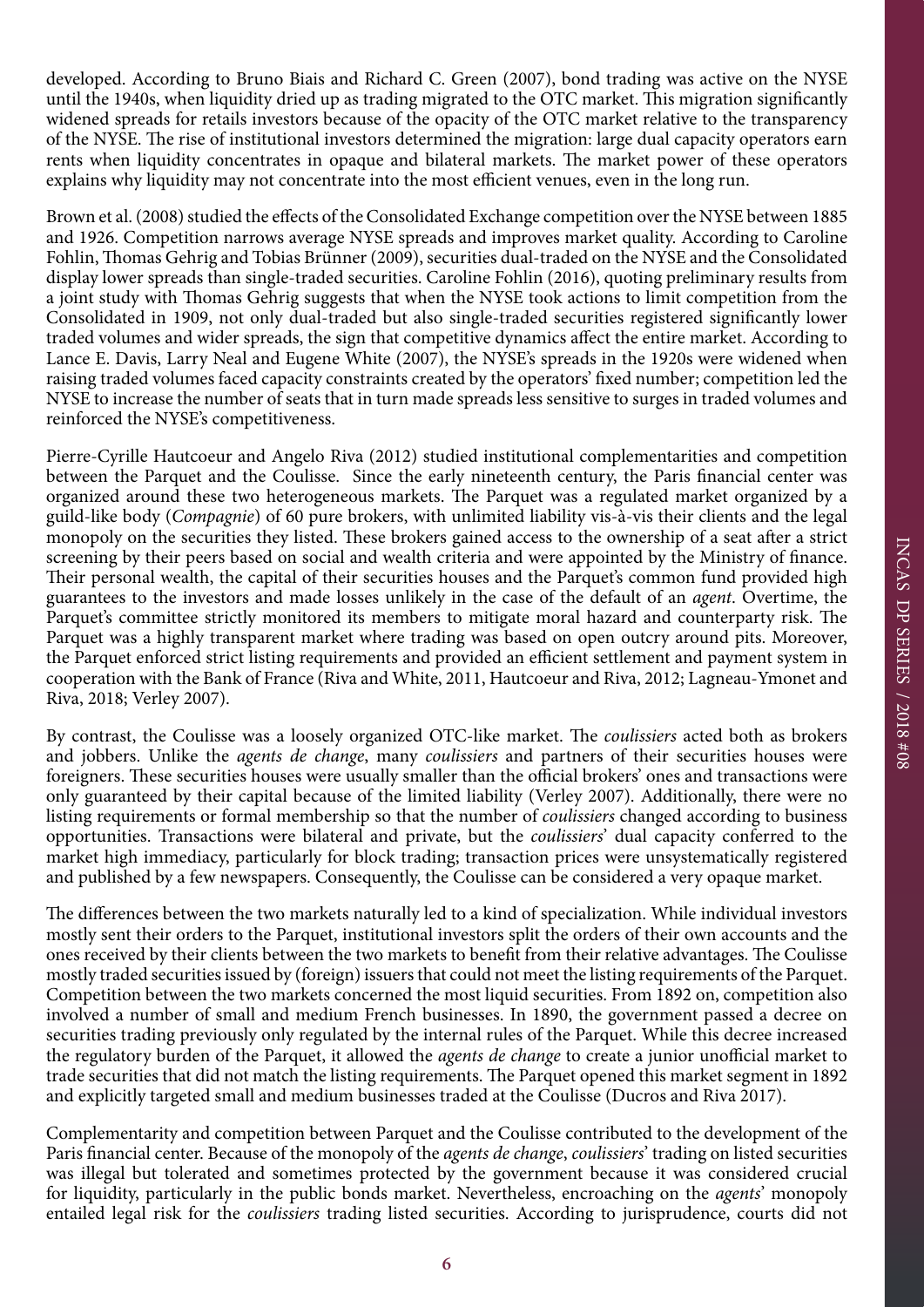enforce contracts on listed securities between a *coulissier* and a bad faith client. As a consequence, the latter could refuse to pay the amount owed to the former on listed securities. This risk amplified counterparty risk (Lagneau-Ymonet and Riva 2018).

# **3. The Political Economy of the regulatory reforms**

In the 1890s, the architecture of the Paris financial center was the object of fierce debates and dramatically reformed twice through fiscal laws, first in 1893 and then in 1898. In the wake of the financial crisis and scandals at the turn of the 1880s such as the Panama affair and the default of the Comptoir d'Escompte (Bouvier 1964, Hautcoeur et al. 2014), the French regulators developed the project of a FTT. After having shortly fought against this project, the *agents de change* and the *coulissiers* claimed to be submitted to the FTT to win the competition.

The government had two options. On one hand, if the government had imposed the FTT on the transactions of both markets, the *coulissiers*' trades on listed securities would have become legal and the inherent legal risk disappeared, but the *agents de change* would have faced heavier regulatory burden without the benefit of a superior legal position. On the other hand, if the government had taxed only the *agents*' transactions, the monopoly of the Parquet on listed securities would be enforced and the fiscal administration would systematically sue the *coulissiers* who were trading listed securities for fiscal evasion.

In 1893, the government imposed the FTT on the listed securities transactions of both markets and dismantled the legal monopoly of the Parquet. This decision marked the transition from the first regime of "illegal" competition to the second regime of free competition between the two markets. In 1898, a new law made the *agents de change* the only operators entitled to pay the FTT on listed securities, hence restoring and enforcing the official brokers' monopoly. It marked the transition to a regime of consolidation, where each asset could be traded in only one market.

Before the introduction of the FTT, neither the exchanges nor other institutions published traded volumes data. Archival sources reveal that in 1892 trades on the Paris financial center amounted to 110 billions of francs (counted on both sides), or roughly 4.8 times the French GDP<sup>3</sup>: the Parquet traded for 35 billion (32 percent) and the Coulisse - by far, the main French market at that time - for 75 billion (68 percent). In 1882, during the most violent financial crisis in French financial history (Le Bris, 2018), while the Coulisse collapsed the Parquet was rescued by a loan from the Bank of France. The *agents de change* quickly paid back their debt, but the need to mitigate moral hazard stemming from their mutual guarantee fund pushed the Parquet's Committee to put in place effective measures to reduce risk taking. Because of these measures, volumes moved off of the Parquet. Thus, in the late 1880s, the Coulisse started to grow rapidly (Riva and White 2011).

Figure 1 plots the market shares of the Parquet and the Coulisse over the Paris financial center based on the FTT. The market share of the Coulisse in 1894, the first year the FTT was fully paid, was around 66 percent. The 1893 law did not change the structure of the financial center but reinforced the domination of the *Coulisse* that reached a market share of almost 70 percent in 1895. On the contrary, the 1898 reform dramatically changed the direction of the order flow and the Coulisse's share dropped from 60 to 30 percent. According to the Parquet, 5/7th of the volumes traded at the *Coulisse* concerned listed securities<sup>4</sup>. The design of the FTT affected the distribution of profits among operators by heavily shifting traded volumes: the *coulissiers* and the *agents de change* massively mobilized resources to lobby regulators and gain the support of banks and bankers.

<sup>3.</sup> For traded volumes, *Lettre rectificative* sent to Mr. Ernest. Boulanger, Senator, by the Chambre syndicale des agents de change de Paris, 21 March 1893, Centre des Archives Economiques et Financières (CAEF), box 64,877. For French GDP data, Levy-Leboyer and Bourguignon (1990).

<sup>4.</sup> Ibid. *Lettre* to Boulanger.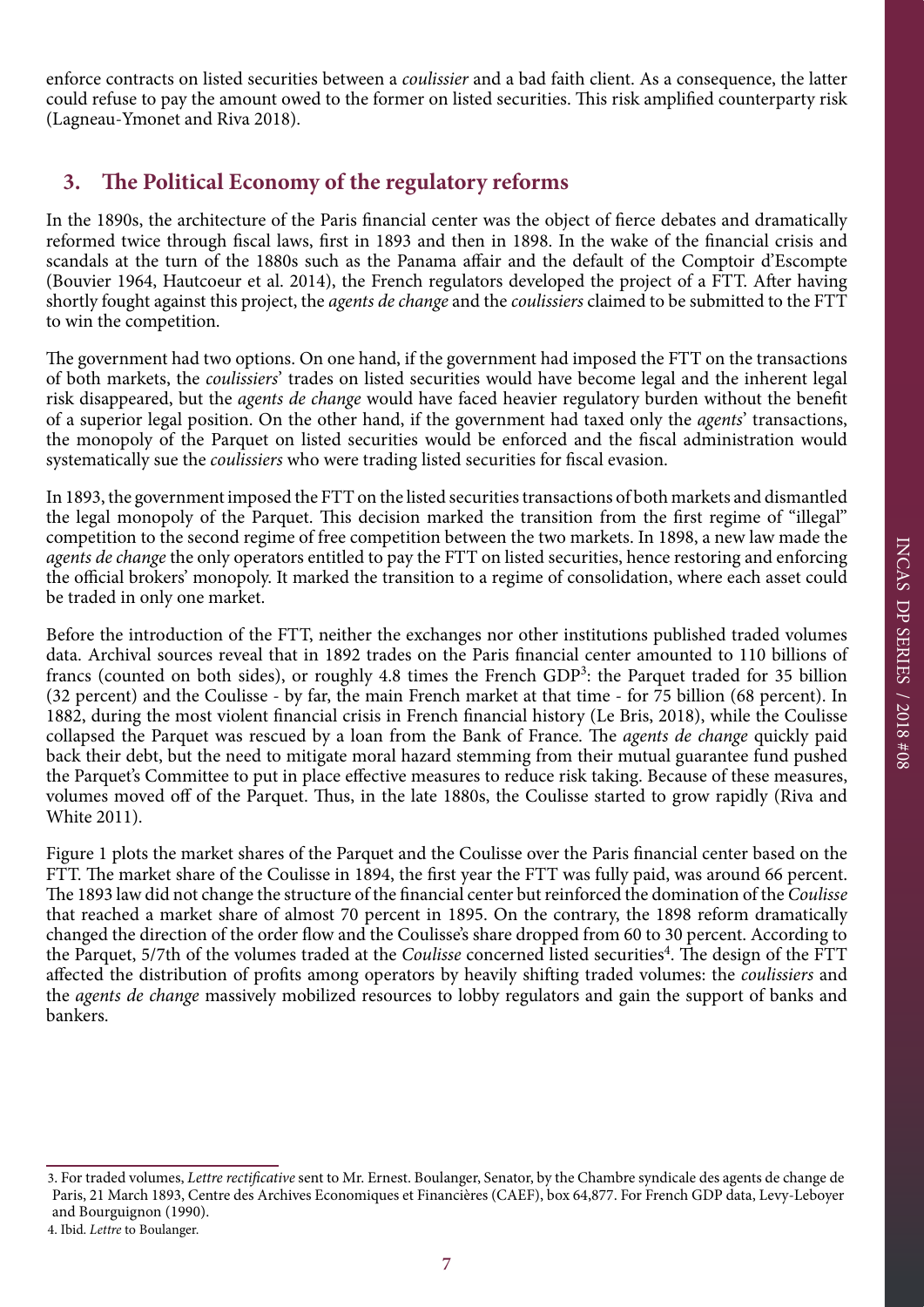

Notes: Market share of Parquet and Coulisse over the total transactions in Paris based on stamp duties (in percentage). Source: Authors' calculations on data published on the *Bulletin de statistique et législation comparée*, various issues.

#### **3.1 The 1893 reform**

In the middle of the Panama affaire, the *Chambre des Députés* (*Chambre*) adopted the principle of the FTT proposed by the socialist Antoine Jourde as a sanction for the financial crises and scandals of the previous decade and to balance the budget<sup>5</sup>. The Coulisse and the Parquet fought against the FTT that they considered harmful to Paris as an international financial center. Nevertheless, under the pressure of public opinion<sup>6</sup>, the regulators stayed on course. Each group rapidly turned to consider the tax as an opportunity to win the competition.

In January 1893, the Minister of Finance Pierre Tirard presented a bill entitling only the *agents de change* to pay the FTT on listed securities. The bill enforced the Parquet monopoly, but also imposed the transactions on unlisted securities of the Coulisse to enable the government to monitor this opaque market and, particularly, the activity of foreign bankers and *coulissiers*7. Indeed, the *agents de change* rapidly mobilized their social networks<sup>8</sup>, started lobbying the public authorities and hired influential lobbyists<sup>9</sup>: in 1893, 1,8 million francs (45 percent of its overall expenses) were spent mainly in lobbying the press to influence the public opinion<sup>10</sup>. The Parquet also tried to take advantage of nationalistic and anti-Semitic stances developing at that time in France: it passed to *La Réforme Economique* the list of the foreign *coulissiers* and partners<sup>11</sup>.

In the debates, the *agents de change* argued that the Parquet protected individual investors thanks to its guarantees even in crisis as in 1882, when clients of bankrupted agents were completely paid back. On the contrary, investors were frequently victims of *coulissiers*' insolvencies and conflicts of interests stemming from their dual capacity. The *agents de change* also argued that the transparency of the Parquet ensured fair valuation to issuers, as also recognized by the main French business association<sup>12</sup>. Moreover, the redirection of the order flow on listed securities to the Parquet would have provided better immediacy. The *agents*  acknowledged a role for the Coulisse because of its complementarities, but only as subsidiary to the Parquet. In that vein, the *agents* publicly offered to the *coulissiers* high rebates on their commissions for the business on listed securities the latter would have brought to the former.

<sup>5.</sup> Sessions of 15 and 16 November,12 December, *Journal officiel de la République française. Débats parlementaires. Chambre des députés,* 16 and 17 November, 13 December, 1892.

<sup>6.</sup> On the role of the public opinion in the approval of the FTT, see Elsa Massoc (2017).

<sup>7.</sup> Compare *Exposé des motifs*, *Impôt sur les opérations de bourse*, January 1893, CAEF, box B 64.877.

<sup>8.</sup> CAC, CS, 6 January 1893.

<sup>9.</sup> Before the definitive adoption of the principle of a FTT by the *Chambre* on December 12, a project of bill prepared by the Parquet Committee circulated among the members of the Parliament (*Journal officiel de la République française. Débats parlementaires. Chambre des députés*, session of 12 December 1892 ; *Compagnie des Agents de Change* (CAC), Minutes of the *Assemblées Générales* (AG), 12 December 1892, CAC, Minutes of the *Chambre Syndicale* (CS), 20 January 1893).

<sup>10.</sup> CAC, AG, 18 December 1893; CAC, Box SG 331, file A.212.03.

<sup>11.</sup> *La Réforme Economique*, *supplément*, 23 February1893 ; CAC, box SG 331 A.

<sup>12</sup> *Impôt sur les opérations de bourse, Dépositions devant la Commission du Budget, Audition du Président de l'Association de l'Industrie Française*, CAEF, box B 34.010.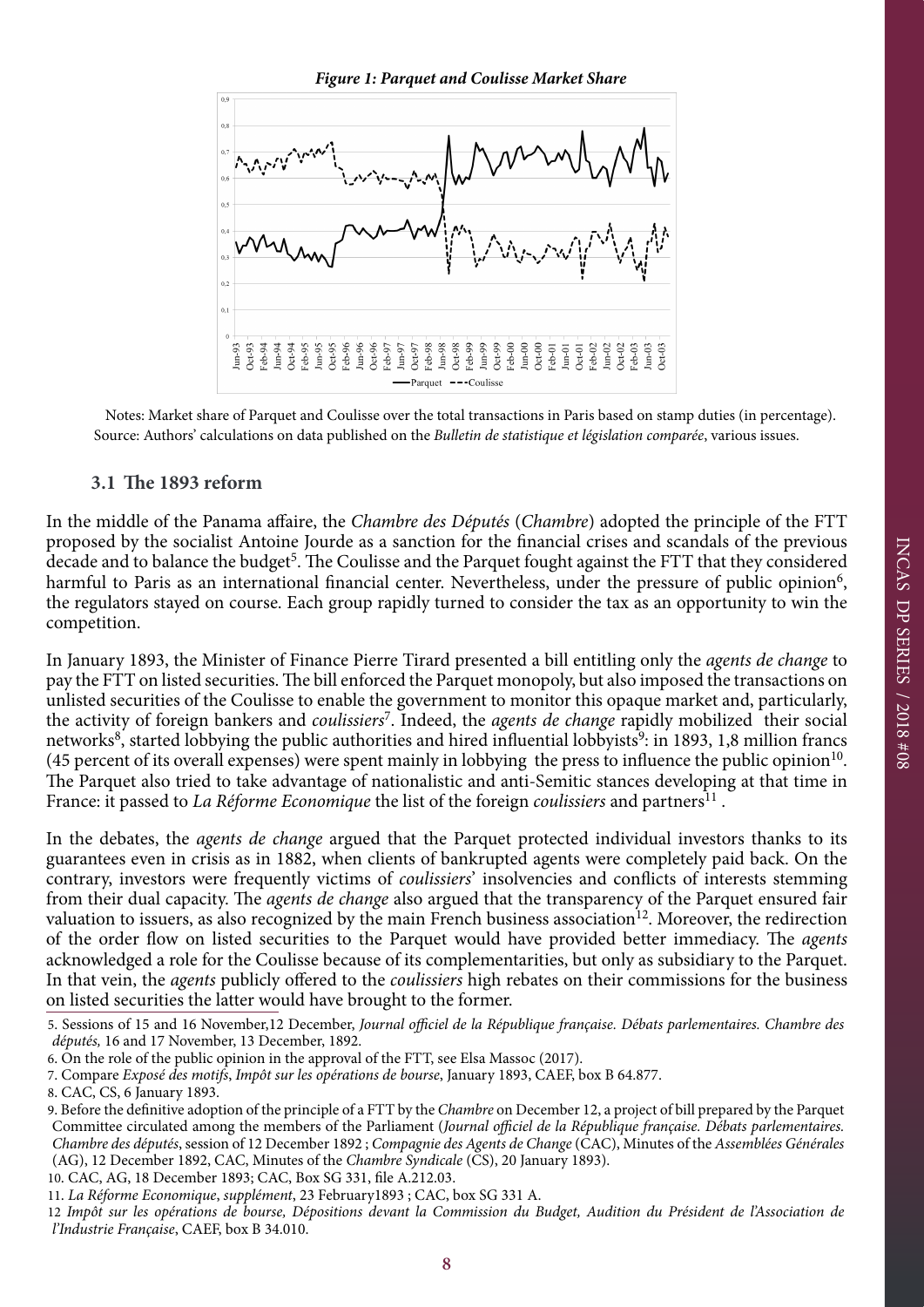The *coulissiers* refused this proposal, likely because – as the Parquet and the Paris Chamber of Commerce argued – most of their business came from market making on listed securities and the rebates would have not compensate the loss<sup>13</sup>. The main *coulissiers* started their lobbying campaign and themselves hired influential lobbyists. They insisted on their complementary role in the financial center particularly important for both the French public bonds and the international business precisely because of their foreign operators. The Coulisse proposed an alternative bill inspired by the London model: the profession of *agents de change* would have been suppressed and a unique market established where membership would have been open to everyone meeting some requirements<sup>14</sup>. Banks supported the Coulisse because they were very interested in preserving the complementarity between the two markets. Following the Parquet committee, "bankers and banks, generally well-informed, find it advantageous to quickly buy or sell a blocks of securities at the Coulisse." 15

Moreover, banks and bankers had common interests with the Coulisse. First, they cooperated on the primary market, in particular for foreign as well as small-medium business issues: the *coulissiers* could buy on their own account (large) blocks in primary market and then progressively trade them on the market. Second, the deposit banks were earning substantial profits by providing *coulissiers* with large amounts of short-term credit required by the forward trading. Third, legalization of the *coulissiers'* trades in listed securities would allow banks to send their clients' orders to the Coulisse without legal risk. Lastly, because of a change in the guarantee policy of the Parquet after the 1882 crisis, professional investors distrusted reimbursement in case the *agent* did not fully respect the rules of the Parquet. After the 1882 crash, the Parquet paid for all the debts vis-à-vis investors of the insolvent *agents de change* as its internal rules stated, but then reconsidered this policy because the full mutual guarantee proved to be very costly. The Parquet then imposed some losses on irregular operations to professional investors when two *agents de change* defaulted respectively in 1886 and 1888. *Coulissiers* and banks highlighted these losses in their lobbying.

The budget commission of the *Chambre* auditioned the stakeholders and took a position hostile to the bill proposed by Tirard. The commission argued that the government should not take the risk of disrupting the financial center with a FTT elaborated in a very short time. It then formed a special sub-commission to prepare a new bill that would not destabilize the market. This attempt was short lived since Tirard threatened to resign and bring the then fragile government down before the approval of the finance bill. The FTT bill was then passed on 24 February 1893, at the *Chambre* (by 436 to 41 votes).

The discussion resumed at the Senate where the Budget commission, chaired by Ernest Boulanger<sup>16</sup>, supported the Coulisse. In its view, Tirard's bill would heavily affect the Coulisse and jeopardize its international role, so much so that the trading would move to foreign markets. In order to lobby the Senate, the Parquet appointed additional lobbyists. In spite of that, the Senate then separated the FTT bill from the finance bill. A debate between the government, *Chambre* and Senate followed<sup>17</sup>.

The interest of public authorities had indeed various dimensions. The fiscal issue was certainly not negligible. According to the *coulissiers*, the taxation of their trades on listed and unlisted securities would have brought revenues for 15 million. However, opacity of the market did not let to check for this claim which was contested by the *agents de change*. Since most of French public bonds trading was on the Coulisse, the impact of a blow to the Coulisse on this market was a more serious preoccupation: a conversion of these bonds was planned by the government for January 1894. Banks and *coulissiers* pretended that the conversion would fail if the Coulisse was weakened<sup>18</sup>.

The diplomatic dimension was also underscored: Coulisse was the main market for various foreign government bonds listed at the Parquet. The listing and trading of these bonds in Paris was an important tool of French foreign policy. The Russian Minister of Finance Sergei Witte expressed concerns for Russian bonds. In the same vein, bankers and *coulissiers* pointed out that without an active Coulisse, German financiers would take

<sup>13.</sup> *Lettre rectificative* sent to M. E. Boulanger, Senator, by the *Chambre syndicale des Agents de Change de Paris*, 21 March 1893, CAEF, box 64,877; *Rapport présenté au nom de la commission n° 3 de la Chambre de commerce de Paris par M Hugot. Adopté et converti en délibération de la Chambre de commerce*, session 11 May 1898, CAEF, box B.64895.

<sup>14.</sup> *Projet de loi portant suppression avec indemnité du monopole des agents de change et réglementation de la profession de courtier en valeurs mobilières*, April 1893, CAEF, box. B 64877.

<sup>15.</sup> *Lettre rectificative* sent to M. E. Boulanger, Senator, by the *Chambre syndicale des Agents de Change de Paris*, 21 March 1893, CAEF, box 64,877

<sup>16.</sup> In 1893 he was also administrator of the *Compagnie Général des Omnibus*, whose securities were traded on the Coulisse.

<sup>17; &</sup>quot;*Rapport de M. le Président du Tribunal de Commerce de Paris à MM. les Présidents et Juges des tribunaux de commerce de la Seine*", 14 May1898, CAEF, box 64.895.

<sup>18.</sup> *Journal Officiel de la République française*, *Documents parlementaires, Sénat*, 29 March 1893, session 28 March 1893.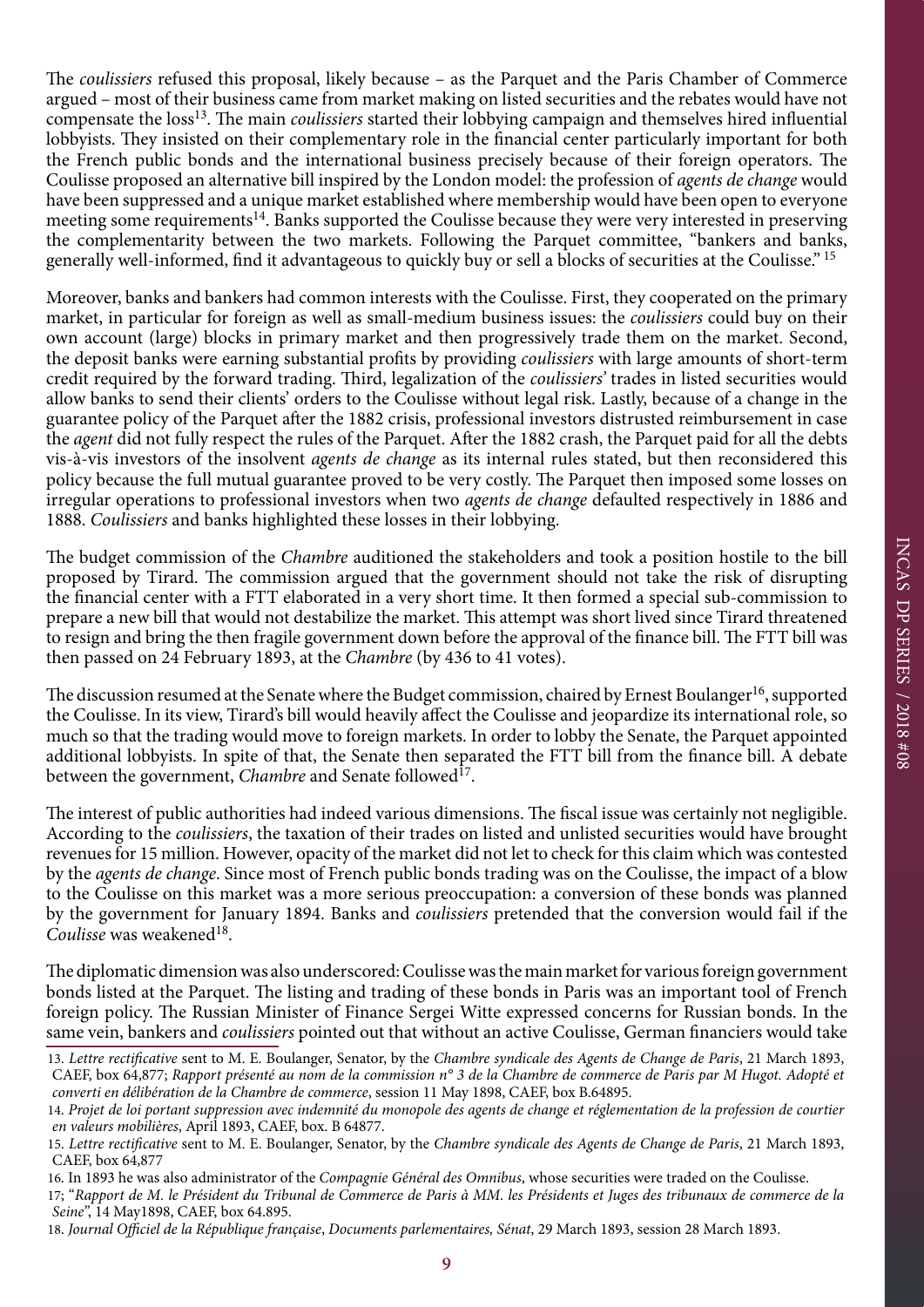the place of French ones in Eastern European countries, whose sovereign debts were traded mainly in the Coulisse.

The debate ended because the government fell. The new Minister of Finance, Paul Peytral, took a position favorable to the Coulisse and proposed a bill based on the Senate Budget Commission proposal. This bill allowed any market operator to pay the FTT on any security. Therefore, it legalized the *Coulisse* trading in listed securities. The bill passed without further debates. The alliance between the Coulisse and the banks, the fears for the French public bonds market, and the international outreach of Paris, as well as the need of a balanced budget, paved the way for the free competition between the Parquet and the Coulisse.

#### **3.2 The 1898 reform**

In 1898, the finance bill reversed the 1893 decision. It included the amendment by Deputy Henry Fleury-Ravarin, stating that only the *agents de change* were entitled to pay the FTT on listed securities. Investors had to then exhibit the *agents*' pay-in slips to demonstrate the FTT was regularly paid. Trading in listed securities without *agents*' intermediation was then sanctioned with heavy fines by the fiscal administration on the same ground as fiscal evasion. This design of the FTT, similar to the 1893 Tirard project, enforced the monopoly of the Parquet on the listing securities and led to market consolidation<sup>19</sup>.

The Parquet never accepted the 1893 reform as definitive<sup>20</sup>. The months around the turn of 1895 held an opportune window that Parquet seized upon and lead to reform. Indeed, the South-African "gold mines crash" on the Coulisse coincided with the election of Maurice Verneuil21 as president of the Parquet (*Syndic*), while the resignation of pro-Coulisse Alexandre Ribot's government and the appointment in April 1896 of the nationalist and protectionist Jules Méline as prime minister changed the political background.

The South-African gold mines crash heavily affected the Coulisse, while the Parquet remained unharmed. Indeed, most of the shares of these gold-mines did not comply with French corporate regulations and the Parquet's listing requirements so that they were traded at the Coulisse. The information on the issuers was very limited and the *coulissiers* often acted as bankers issuing the shares in Paris raising potential conflicts of interest. In cooperation with the banks, the *coulissiers* developed the market for gold mines aggressively. Thanks to large advertising campaigns, these securities were sold to French investors. Prices skyrocketed driven by forward trading sustained by large amounts of short-term credit from Parisian banks.

The opacity of the market prevented outsiders from measuring the magnitude of both credit and risk-taking. When the first signals of downturn appeared, banks refused to renew the credit needed to support the market, the bubble burst and many *coulissiers* failed. Losses for investors were large and, in 1896, the Parquet transmitted to the Minister of Finance a file detailing them. The Ministry of Finance conferred the management of the crisis to Verneuil and later publicly rewarded his action. Verneuil understood immediately that the crisis was a unique opportunity for starting a campaign to restore the monopoly amid the new Prime Minister Mélines' "great sympathy" for the Parquet<sup>22</sup>.

In the aftermath of the crisis, Verneuil started negotiations with banks that supported the Coulisse in 1893. He also immediately restored the full common guarantee for all the trades on the Parquet. From November 1896, he held technical meetings with banks and officers of the Ministry of Finance to discuss and prepare the reorganization of the market that would have assigned a central role to the Parquet, without compromising the survival of the Coulisse<sup>23</sup>. He granted new facilities to the banks<sup>24</sup>. Verneuil also tried to reassure the government concerned about the French public bonds: he proposed to exempt these securities from the FTT, a measure that would have granted to *coulissiers* the right to trade them. Verneuil then breached the front of

<sup>19.</sup> *Instruction de la Direction générale de l'Enregistrement relative à l'exécution des articles 14 et 15 de la loi du 13 avril 1898 sur les opérations de Bourse*, 20 June 1898. Chambre Syndicale des Agents de Change, 1902, p. 69 and following. 20. CAC, CS, 6 July 1894 and 19 October 1894.

<sup>21.</sup> Verneuil belonged to one of the most important lineage of *agents de change* and was well connected to the French upper bourgeoisie.

<sup>22.</sup> See CAC Box SG 329, file, A.211.51; Journal officiel de la République française. Débats parlementaires. Chambre des députés, 8 July 1896, session 7 July 1896 ; CAC, AG, 16 December 1895 ; CAC, CS, 10 September 1896.

<sup>23.</sup> CAC, CS 23 and 27 November 1896, 11 December1896, 1 February 1897.

<sup>24.</sup> Among others, Verneil granted the "*par contre*", a scheme allowing banks and bankers to pay their brokerage fees only once for an intraday roundtrip security. He accepted to exempt from the agents' monopoly, the operations through which the *coulissiers* bought blocks of newly issued listed securities from the underwriters (CAC, CS 23 November 1896, 27 November 1896, 11 November 1896).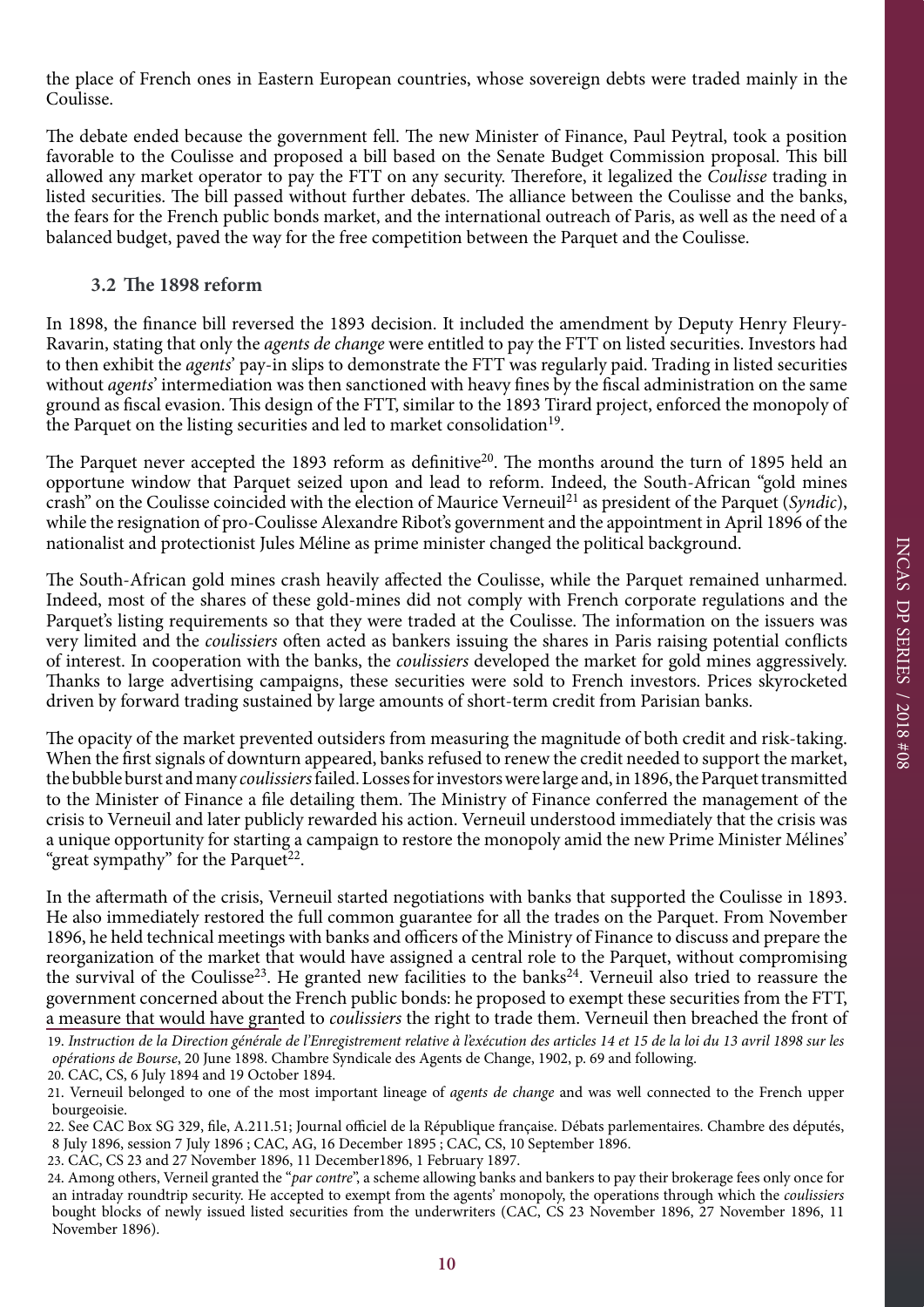banks and bankers so that the hostility to the reform expressed further by some bankers was of limited impact 25.

The Parquet promoted a campaign against the Coulisse in the press. The Coulisse was accused of allowing speculative practices that favored enemy countries, as in the case of the bull market on the Italian government bonds of 1894. The press campaign took even more aggressive, nationalistic and anti-Semitic stance within the context of the Dreyfus affair. In line with the views of Mélines's government, the Parquet took advantage of this context to stigmatize the *coulissiers* as foreigners, mostly Germans and Jews, pointing out the risks for the financial center in case of war and leaking again detailed information on nationality of the *coulissiers*26. The Parquet also made public some glowing cases of *coulissiers*' FFT evasion. In 1897, a *coulissier* was fined 2.79 million francs because he did not pay the FTT on 2,575 operations for 44 million francs. The case provoked a scandal at the *Chambre*, especially because the *coulissier* escaped the fine thanks to a bankruptcy (apparently not a unique case<sup>27</sup>). The Parquet again spent considerable sums in lobbying the press and regulators (up to 2.8 million francs in 1898, around 45 percent of its overall expenses).

The Coulisse reacted to the Parquet's actions and mobilized its connections. In June 1897, the senators Ernest Boulanger and Ludovic Trarieux, members of the Finances Commission of the Senate, presented a bill similar to the one elaborated by the same commission in 1893 and based on the London model. However, within the new political and social context, the Budget Commission of the *Chambre* refused even to hear the *coulissiers* <sup>28</sup>. The government included then the reform of the FTT into the budget bill in March 1898. During the discussions at the *Chambre*, the socialists René Viviani and Jean Jaurès insisted to put into legislation the Parquet's common guarantee as compensation for the enforcement of the monopoly<sup>29</sup>.

In the Senate, the bill was strongly disputed<sup>30</sup>. However, the convincing hearing of Verneuil at the Budget Commission was widely appreciated. He emphasized the financial instability stemming from the predominance of an opaque Coulisse, while he recognized its complementary but necessarily subsidiary role<sup>31</sup>. At the Senate, the Minister of finance Cochery had to underline the public interest dimension of the Parquet. Finally, the reform passed without opposition on 14 April 1898.

The 1898 reform didn't bring the financial center back to its pre-1893 organization. First, the enforcement of the monopoly was ensured by the fiscal administration. Second, the microstructures of the two markets were deeply adapted to the new regulatory regime and its principles. Concerning the Parquet, the changes in its microstructure progressively took shape during the discussion leading to the reform with the purpose of overcoming capacity constraints to ensure the smooth handling of the order flow on listed securities. In a separate decree of 29 June 1898, the government put into the legislation the central counterparty function of the Parquet for trades covered by monopoly. Also the Coulisse accepted to change its microstructure to increase its transparency and strengthen its organization. The Government was interested in making this market more transparent and regulated, while the leading *coulissiers* attributed the defeat to both the weak coordination within the group due to the free entry into the market and the opportunistic behavior of some new entrants. Moreover, foreign *coulissiers* were left out unless naturalization (Courtois 1904).

Since the *coulissiers*' operations were largely concentrated on securities listed at the Parquet, the reform put the survival of the market at stake. Some *coulissiers* did not accept the new regulations or the constraints of naturalization. They moved their headquarters to Brussels where they resumed trading in the main Parquetlisted securities. The prices of this Brussels market were published in French financial newspapers. To pacify the financial center and ensure the survival of the Coulisse, under the auspices of the Ministry of Finance, the Parquet started negotiations with the *coulissiers* concluding in a private agreement in 1901. On one hand, the Parquet committed to pay back to the Coulisse large rebates on commissions (up to 80%) for the business the latter provided to the former on listed securities. On the other hand, the *coulissiers* specialized in French

<sup>25.</sup> CAC, CS, 18 December 1897.

<sup>26.</sup> See CAC, CS, 28 January 1898; CAC, box SG 331, file A.212.02 and box JZ 29; *La Réforme Economique*, 13 February 1898

<sup>27.</sup> *Rapport de M. le Président du Tribunal de commerce de la Paris à MM. Les Présidents et Juges des Tribunaux de commerce de la Seine*, 14 May 1898, CAEF, box 64.895.

<sup>28.</sup> CAC, CS, 9 April 1897, CS, 15 May1897 ; *Mémoire à MM les membres de la Commission des Finances du Sénat sur l'amendement Fleury-Ravarin et la suppression du marché libre*, CAC, box SG 329, file A.211.

<sup>29.</sup> *Journal officiel de la République française. Débats parlementaires. Chambre des députés*, 8, 9, 10 March and 7 April 1898, session 7, 8, 9 March and 6 April 1898.

<sup>30.</sup> CAC, Box SG 329, file A.211 Minutes on the sessions of the Finance Commission of the Senate, 17, 18, 22 and 23 March 1898. 31. Verneuil, hearings in front of the Finance Commission, Minutes on the sessions of the Finance Commission of the Senate, 18 March 1898. CAC, Box SG 329, file A.211.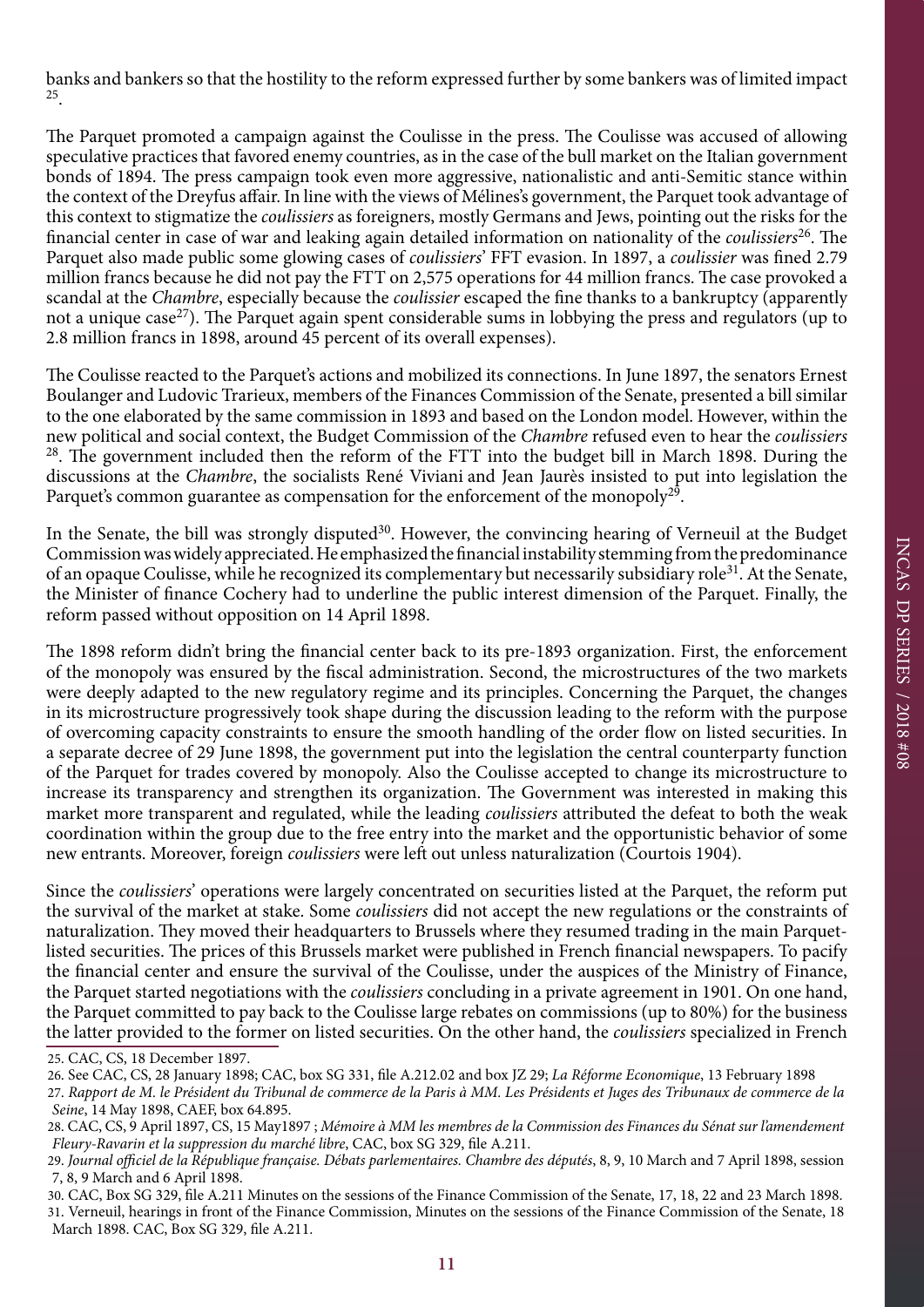public bonds were allowed to continue their forward and option trading: only the transactions requiring the actual delivery and payment of the securities were to be directed to the Parquet.

The 1898 reform was then achieved in 1902 with the extension works of the stock exchange building. The 1898 competitive regime between Coulisse and Parquet lasted till 1961 when the government drove the acquisition of the Coulisse by the Parquet to pool the low liquidity of that time and revive market activity.

# **4. Empirical analysis of competition**

# **4.1 Bid-Ask Spread Estimation**

We assess the effects on market quality of the regulatory changes affecting the regime of competition in the Paris financial market. Following an important stream of literature in (historical) finance, we focus on spreads, the implicit component of transaction costs as a proxy for market quality. Although transaction costs are a multidimensional concept also composed of explicit costs such as commissions, the spreads are their main component and highly informative about the market quality (Pagano and Roëll 1990; Bessembinder and Venkataraman 2010). During the period under study, the Parquet was organized as an order-driven market with no explicit bid-ask spreads. In spite of the *coulissiers*' market making practices, newspapers published Coulisse's prices as transaction prices. As a consequence, we must estimate bid-ask spreads for each asset that we include in our sample.

For the Parquet, we collect prices from its lists, the *Cours authentique et officiel*. The rules of the Parquet imply the registration of every transaction price by dedicated clerks (*coteurs*). These prices were then published in chronological order on the list of the day. For the Coulisse, there was no such comprehensive source. Among newspapers publishing prices, the *Cote de la Banque et de la Bourse* was the most reputed and comprehensive. To our knowledge it did not disclose how the prices were collected. Given the actual structure of the Coulisse, it may have neglected some transactions. However, we assume that the very success of that newspaper reflected the quality and representativeness of its prices. Although from 1899 on the Coulisse published a list, we still rely on the *Cote de la Banque et de la Bourse* to avoid disruptions in the data sources. To estimate spreads, we collect the first spot price of each Friday for the assets included in our sample. We choose the first price of the day because of its informativeness: it contains the aggregated information since the last closing of the market.

To build our prices database, we have selected one year for each regulatory regimes: 1892 for the illegal competition regime, 1894 for the free competition regime and 1903 for the enforced monopoly regime. We chose 1892 in order to observe the competitive dynamics just before the reform of 1893 and as much as possible after the approval of the 1890 securities trading regulations. We selected 1894 to study competition after the implementation of the 1893 reform and before the gold mines boom and bust of 1895-1896. Additionally, since the adjustments of the 1898 law were not completely implemented until 1902, we chose 1903.

While the single-traded securities inform us about potential competition among markets, dual-traded securities give notice about the effect of legal changes on the direct competition. Dual-traded securities supposedly should have not existed before 1893 and should have disappeared after 1898 but *de facto* existed in both cases. By 1892, Coulisse enjoyed the tolerance of government. After 1898, some *coulissiers* who had established their headquarters in Brussels kept publishing the prices of securities listed at the Parquet on the *Cote de la Banque et de la Bourse* in a specific table under the label "*Marché de Bruxelles* (Brussels Market)". We selected then dual- and single-traded securities for the chosen years. We took all the dual-listed securities and build similar portfolios of single-traded securities for both markets.

Since the competitive advantage of each venue differs from a market segment to another, we completed the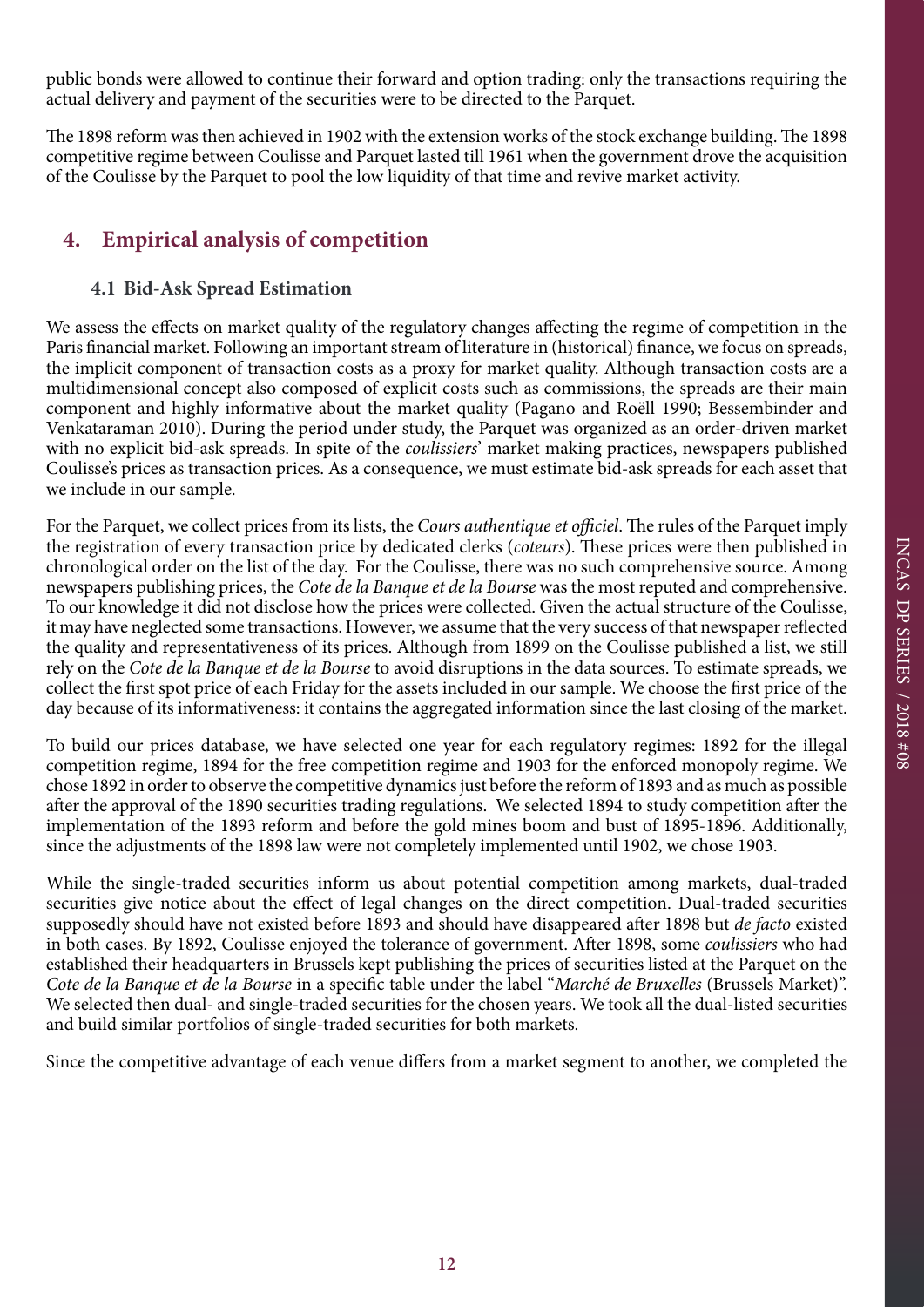sing-traded portfolios with liquid securities to take into account these differences. As such, the portfolio is built on the asset class (bonds or shares), the origin and nature of the issuer (French or foreign, public or private), and the type of different operations on the securities (spot only or also forward). In order to facilitate the diachronic comparison among years, we attempt to maintain as much as possible from the same securities throughout the years. Thus, we were able to maintain our portfolios composed of up to 72 percent of identical securities over time and more than 95 percent over two consecutives years. Overall, we collected roughly 9,400 prices. Table 1 details the sample composition.

| TABLE 1                                                   |      |      |      |  |  |  |  |
|-----------------------------------------------------------|------|------|------|--|--|--|--|
| <b>SAMPLE COMPOSITION</b>                                 |      |      |      |  |  |  |  |
|                                                           |      |      |      |  |  |  |  |
|                                                           | 1892 | 1894 | 1903 |  |  |  |  |
| Parquet                                                   | 36   | 32   | 26   |  |  |  |  |
| Coulisse                                                  | 33   | 36   | 17   |  |  |  |  |
| Total                                                     | 69   | 68   | 43   |  |  |  |  |
| Single traded                                             | 78%  | 76%  | 74%  |  |  |  |  |
| Forward                                                   | 30%  | 31%  | 35%  |  |  |  |  |
| Foreign                                                   | 74%  | 71%  | 79%  |  |  |  |  |
| Shares                                                    | 57%  | 63%  | 56%  |  |  |  |  |
| Corporate                                                 | 72%  | 76%  | 70%  |  |  |  |  |
| Note: Composition of the sample used for regression model |      |      |      |  |  |  |  |
| Sources: See the text                                     |      |      |      |  |  |  |  |

To estimate spreads, we employed a variant of Richard Roll's (1984) seminal measure elaborated by Thomas J. George, Gautam Kaul and Mahendrarajah Nimalendran (1991) (henceforth GKN). GKN estimator is our preferred measure for four reasons. First, it corrects the downward bias in Roll's method. Second, it takes into account not only the order processing costs as in Roll (1984), but also the adverse selection component of spreads. Third, it overcomes Roll's restrictive hypothesis of constant expected returns over time. Finally, it is a robust spread estimator with weekly data. However, we compute also Roll estimates as a robustness check.

In a perfectly competitive and transparent market where all agents have access to the same information, spreads must correspond only to agents' non-informational order processing transaction costs. Roll measure estimates realized spreads based on the autocovariance of past returns. In other words, Roll's method of effective spread is based on the serial covariance of the change in efficient price *m* as

(1)

$$
m_t = m_{t-1} + u_t
$$

Where:

 $u_t \sim N(0, \sigma_u^2)$ 

Hence the observed trade price *P* is determined as

(2)

 $(3)$ 

$$
P_t = m_t + cq_t
$$

Where,  $qt \in \{-1,+1\}$  is a buy/sell indicator and c is the effective half spread. Following Roll the serial covariance of the first difference of equation (2) gives the effective half spread

$$
c = \sqrt{-Cov\left(\Delta p_t, \Delta p_{t-1}\right)}
$$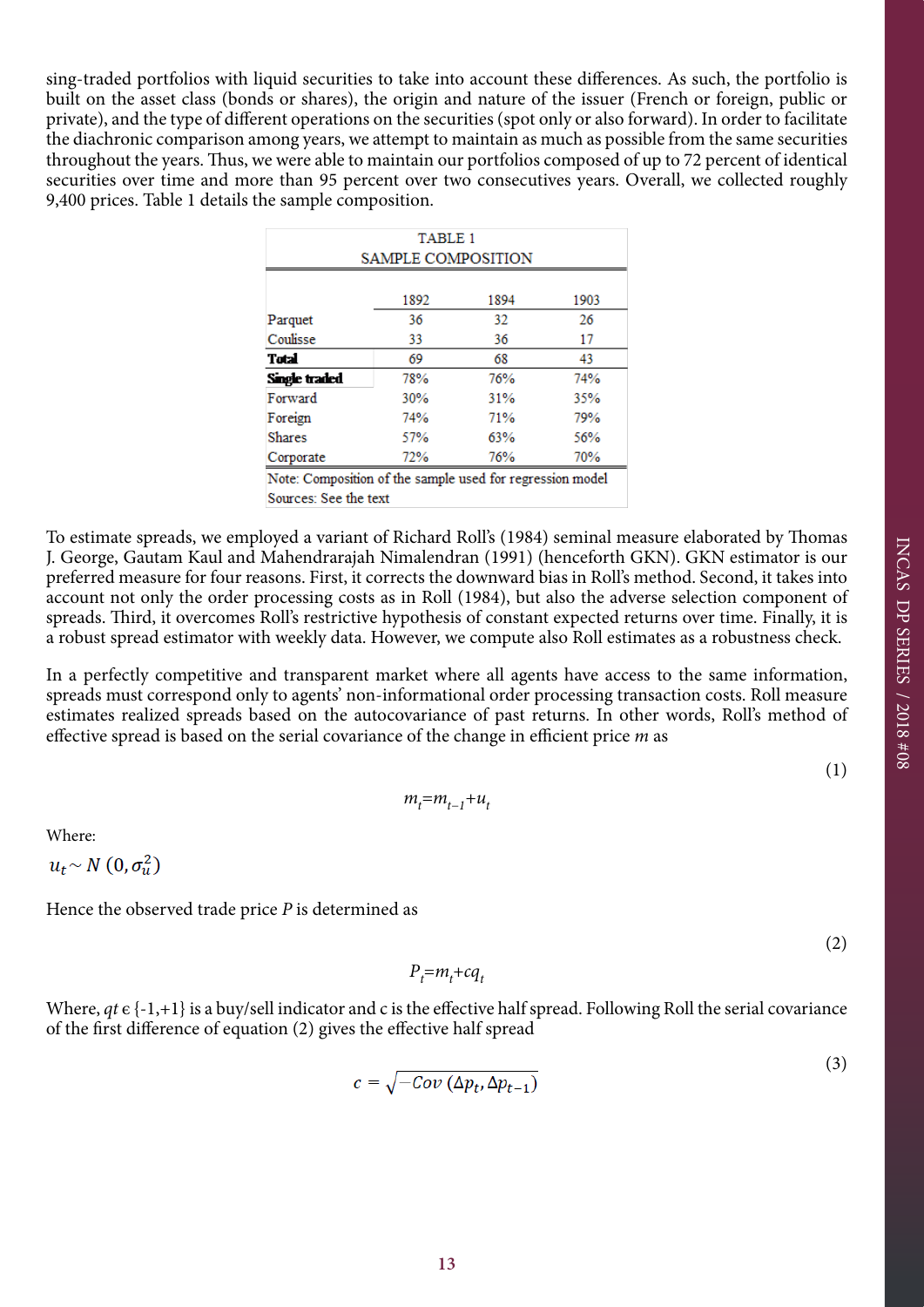Or equivalently if  $R_t = (P_t - P_{t-1})/P_{t-1}$  is the return in period *t*, the effective spread is<sup>32</sup>:

$$
S = 2\sqrt{-Cov\left(R_t, R_{t-1}\right)}\tag{4}
$$

(5)

 $(6)$ 

(7)

 $(4)$ 

$$
Effective\,\,Speed = 2^*c
$$

George et al. (1991) show that the Roll measure is downward biased precisely because it is based on transaction returns which contain positively auto-correlated components. Roll (1984) model estimates order-processing component of spreads which compensates only the operators' service provision. George et al. (1991) propose an improved spread estimator which also takes into account the adverse selection component. This component is highly important because we study two markets with very different levels of transparency. Additionally, in order to purge realized returns from their time-varying expected return component, it uses portfolio expected returns to extract the expected returns of individual securities. By doing so, George et al. (1991) assume that the bid-ask error component of securities is cross-sectionally uncorrelated. Concerning data frequency, both Roll (1984) and George et al. (1991) find that the percentage of positive covariance (negative spreads) is lower for weekly data than for daily data: at weekly frequency prices can adjust to new information and the inefficiency in price formation affects less spreads estimates (Pagano and Röell 1990)<sup>33</sup>.

In concrete terms GKN method, is based on the following regression:

$$
r_{it} = \hat{\alpha}_i + \hat{\beta}_j R_{mt} + \varepsilon_{it}
$$

Where  $r_{it}$  is the transaction return of stock *i* and  $R_{mt}$  is the expected return of the equal-weighted portfolio to which security *i* belongs.

GKN method consists of replacing, in the Roll method, the autocovariance of the return series by the autocovariance of the residual series of regression (6):

$$
GKN = 2\sqrt{-Cov\left(\varepsilon_t, \varepsilon_{t-1}\right)}
$$

Based on the continuously compounded weekly return series, we calculated a spread per method (Roll and GKN) and per year for each security<sup>34</sup>. On this basis we compute the Paris market touch, which is the arithmetic mean of spreads of all the securities included in our sample (Figure 2). This measure gives an overview of transaction costs in the Paris financial market for the selected years in the three regimes. Whatever the measure, spreads widen dramatically in the legal competition regime, and they narrow in the enforced monopoly regime to a level much lower than in illegal competition regime<sup>35</sup>.

<sup>32.</sup> If the covariance is positive, the root becomes undefined. To handle this issue, the literature uses three techniques: first, when the covariances are positive, some authors take the minus out of the root (Amihud and al. 2003, Ferguson and Mann 2001); when spreads are negative, others replace them by zero (Goyenko et al. 2009); finally, some other authors simply omit them from the calculations (Lesmond et al. 2004, Schultz 2000). Because the first two solutions lead to the economic nonsense of either negative spreads or spreads equal to zero, we choose the third approach.

<sup>33.</sup> Following the application of the model to a portfolio of daily returns Roll (1984) found that almost 50 percent of covariances are positive thus spreads are negative while this percentage decreases to 35 percent with weekly data. This is in line with the findings of Harris (1990) and George et al. (1991) in that the percentage of weekly positive covariances (about one third) is lower than the percentage of daily positive covariance (about the half). In our sample based on weekly returns, roughly 30 percent of the covariances are positive.

<sup>34.</sup> In the calculation of individual spreads, we exclude from the sample securities with less than 21 returns in a given year according to Roll (1984) recommendation about the "sufficient number of observations".

<sup>35.</sup> The results of Mann-Whitney U-test we have implemented confirm that the changes from a year to another for both methods are statistically significant at 1 percent level.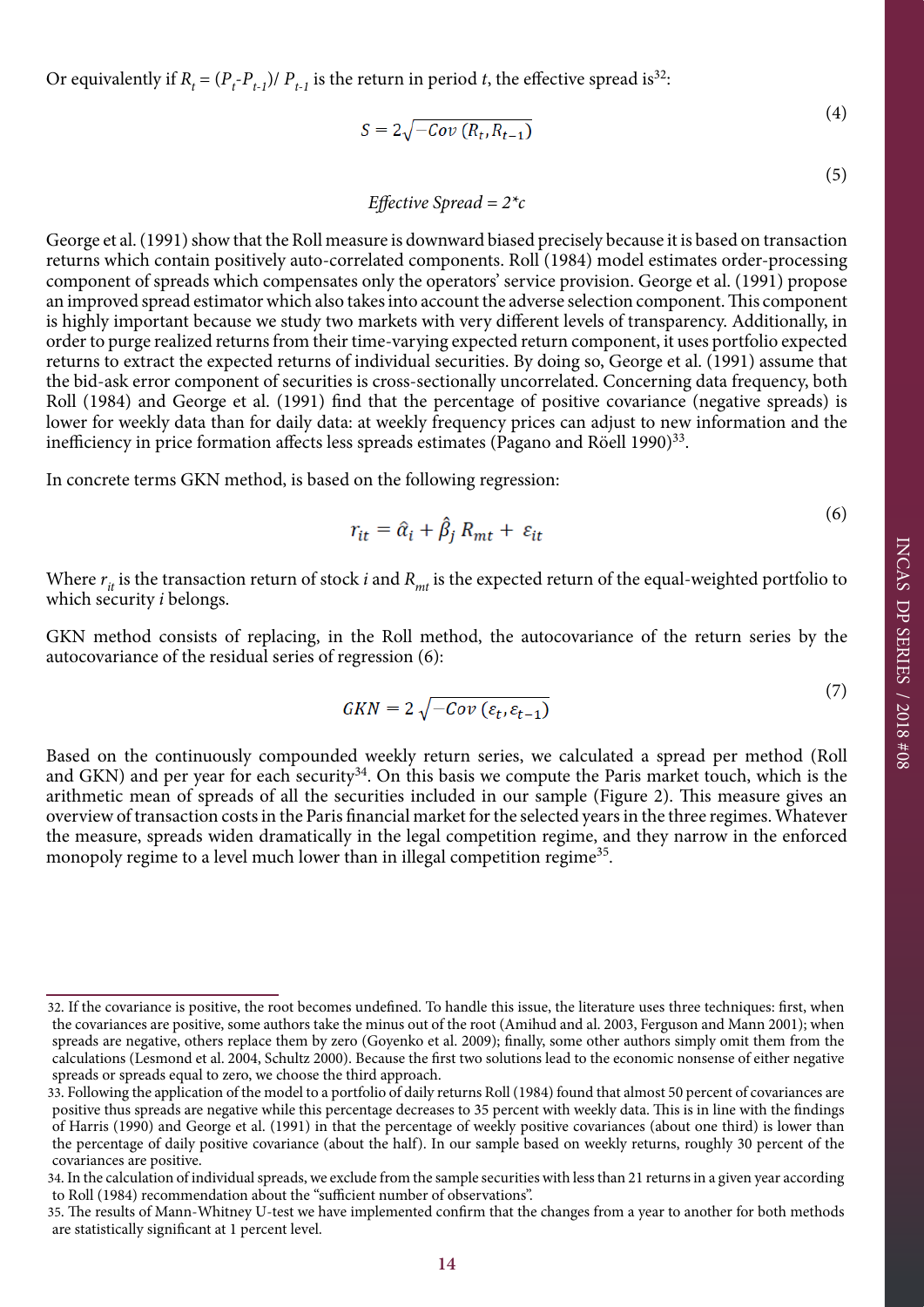

Notes: Average Paris markets spreads calculated through GKN and Roll methodologies. Source: see the text

### **4.2 Model**

In order to study the effect of these regulatory changes on the behavior of bid-ask spreads we estimate the following OLS regression model where GKN bid-ask spreads are used as dependent variable (equation 8). We follow the base model of Brown and al.  $(2008)$ <sup>36</sup>:

(8)

INCAS DP SERIES / 2018 #08

INCAS DP SERIES / 2018 #08

 $SPREAD_{it} = \mu_0 + \mu_1$  YEAR92+  $\mu_2$  YEAR03+  $\mu_3$  SING<sub>it</sub>+  $\mu_4$  FORW<sub>it</sub> +  $\mu_5$  FORG<sub>i</sub>+  $\mu_6$  SHARE<sub>i</sub>+  $\mu_7$  $CORP_i^+ \mu_8 MINT_{it}^+ \mu_9 \text{ CAPI}_{it}^+ \mu_{10} MINT/ALL_{it}^+ \mu_{11} \text{ CAPI/ALL}_{it}^+ \mu_{12} \text{ OPER}_{it}^+ \mu_{13} \text{ VOLAT}_{it}^+ \mu_{14} \text{ VOL}_{t}^+$  $+\mu_{15}$ MINT\_CONC<sub>t</sub> +  $\mu_{16}$  CAPI\_CONC<sub>t</sub> +  $\varepsilon_{it}$ 

SPREAD<sub>it</sub> is the natural log of the bid-ask spread for security *i* on year *t*. To estimate the impact of regulatory changes on spreads, we use two dummy variables: YEAR92 (illegal competition regime) and YEAR03 (enforced monopoly regime). They take the value of 1 on year 1892 and year 1903, respectively. By doing so, we assess the differences between spreads of these two years compared to those of year 1894 (legal competition regime).

We also control for the impact of securities characteristics on spreads through five other dummies: FORW<sub>it</sub> takes the value of 1 for securities traded on both spot and forward market, the value of 0 for securities traded only on the spot market. Securities traded also on the forward market are expected to show smaller spreads since forward trading should increase the number of transactions on the spot market.  $FORG_i$  takes the value of 1 for foreign securities. In this case, the foreign character of securities could make them either less traded, thus with wider spreads because of home bias or, in the opposite, more liquid because subjected to international arbitrage with narrower spreads. SHARE takes the value of 1 for shares, which are likely to be riskier than bonds and hence have wider spreads. Finally, CORP<sub>i</sub> takes the value of 1 for securities issued by corporations: these securities are expected to be riskier than public issues and consequently should show wider spreads. SING<sub>it</sub> takes the value of 1 for single-traded. These securities can display narrower or wider spreads than dually-traded ones following the competitive dynamics between the markets.

We include other control variables at both security- and market-level. Security-level control variables are the followings: MINT<sub>it</sub> is the sum of the number of each Friday prices for security *i* per market and per year; since there is no information on volume of transactions at security level in the studied period, this is our proxy for security-level liquidity; it measures the minimum number of transactions on the security *i* in a given

<sup>36.</sup> All variables but dummies are in natural logarithm.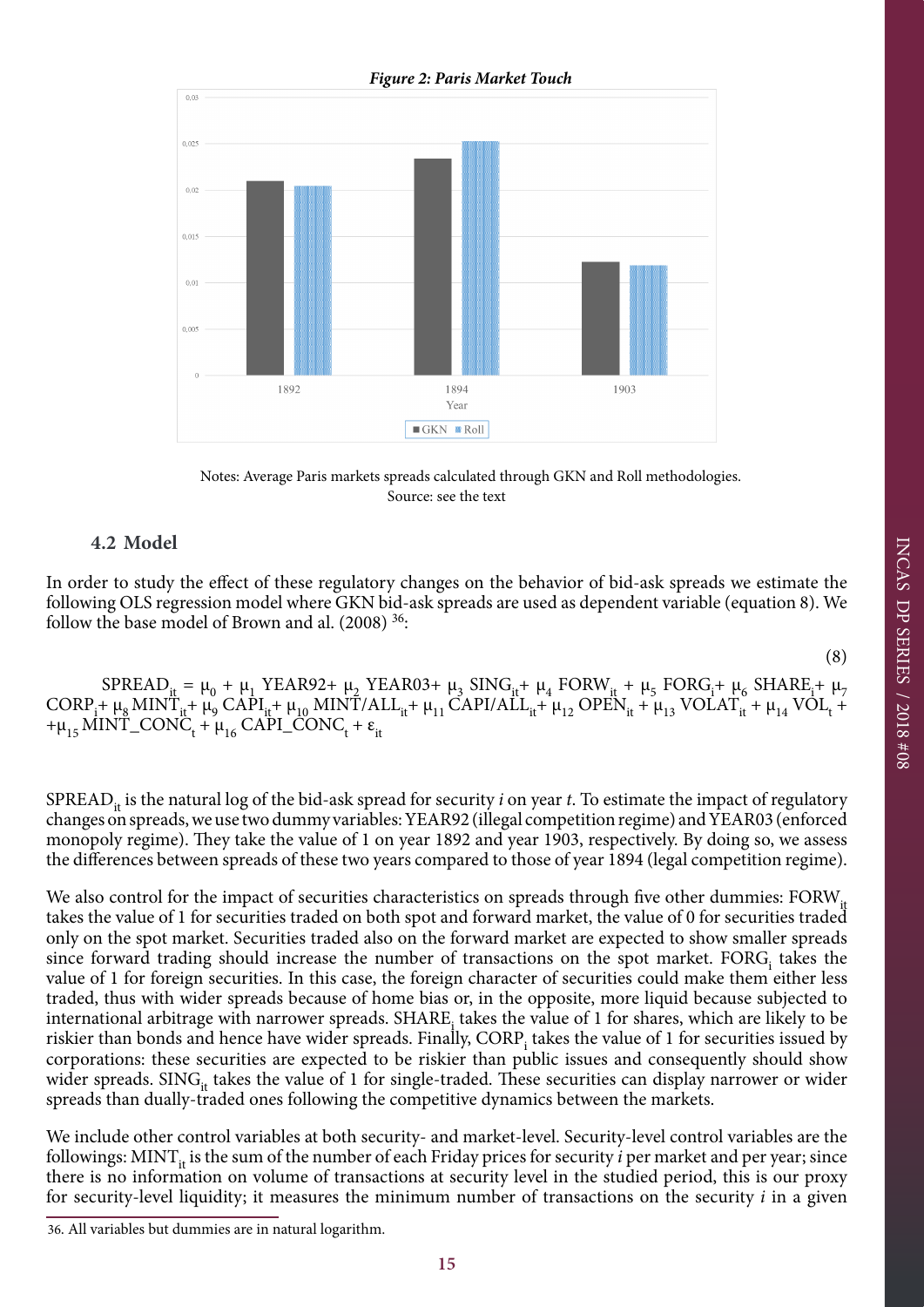year<sup>37</sup>. CAPI<sub>it</sub> is the end-of-the-year market capitalization of security *i* for year *t*: it controls for the inverse relation between capitalization and spreads; we compute the capitalization of each security by multiplying the price of the last Friday of the year to the number of issued securities at the end of the year as from financial yearbooks<sup>38</sup>. MINT/ALL<sub>it</sub> is the ratio of the minimum number of transaction (MINT) for security *i* on year *t*, and the minimum number of transactions for all the securities included in our sample (ALL). This is to control for the liquidity of a given security relative to the liquidity of the sample. In the same vein, CAPI/ALL<sub>it</sub> is the ratio of capitalization of each security (CAPI) and whole sample capitalization. We use this variable in order to control for the effect of the relative market capitalization of a given security. OPEN<sub>it</sub> is the average weekly opening price of security *i* for year *t*: securities with higher prices should have been less affordable for the retail investors. Hence, this could entail lower liquidity and so wider spreads for the security. Finally, VOLAT<sub>it</sub> stands for the standard deviation of weekly prices of security *i* for year *t*: it enables us to control for direct relation between volatility and spread.

To control for overall market conditions, we also employ additional market-level variables.  $VOL<sub>t</sub>$  is total market trade volume on year *t* for each market; it measures the traded volumes on all the traded securities included or not in our sample; the higher are traded volumes, the smaller should be the average spread. Traded volumes for both markets in 1892 come from archives; to estimate data for 1894, we use the same method as Paul Lagneau-Ymonet and Angelo Riva (2018) applied to 1895 archival data; data for 1903 come from Lagneau-Ymonet and Riva  $(2018)^{39}$ . MINT\_CONC<sub>t</sub> represents, for year *t*, the share of three most liquid securities (in the term of minimum number of transactions) relative to whole sample. Finally, CAPI\_CONC<sub>t</sub> is the share of three biggest market capitalizations, for year *t*, to whole sample. Following Brown et al. (2008), we consider the latter two variables here to control for a potential dominance of securities with high turnover and capitalization relatively to all the securities included in the sample. Indeed, high concentration of volume and capitalization on a few securities involves necessarily lower average volumes and capitalization for the rest of securities that, in turn, potentially increases their spreads. In the end, the error terms is presented by  $\varepsilon_{it}$ . Table 2 reports descriptive statistics for value variables.

Table 3 shows estimations of the regression model for six specifications <sup>40</sup>. In all the specifications, the dummies for the illegal competition (Year1892) and the enforced monopoly regimes (Year1903) are significant and show the impact of the reforms on spreads: spreads in 1892 and 1903 are significantly lower than in 1894 because of the regulatory regimes; conversely, the legal competition between Parquet and Coulisse has increased the spreads.

In all the specifications, the coefficients of forward market dummy are significantly negative: as expected, forward trading adds substantial liquidity to the securities and consequently narrows their spreads; in line with Brown et al. (2008) and our expectations, securities with higher average prices show wider bid-ask spreads, higher market volumes decrease spreads, while higher volatility increase them. Finally, higher liquidity concentration ratios widen spreads.

<sup>37.</sup> In the case of the Parquet this number is truthful since the microstructure was organized to keep record of every traded price according to a legal requirement. Concerning the Coulisse, this number is the lower bound of the variable because we cannot exclude that some transactions on the security *i* took place at prices left undocumented by the source.

<sup>38.</sup> For the Parquet-listed securities, *Chambre syndicale des agents de change près de la Bourse de Paris*, *Annuaire des valeurs admises à la cote officielle de la Bourse de Paris* 1893, 1895, 1904. For the securities traded only at the Coulisse, Decourdemanche's yearbooks for 1893 and 1895 (second edition) published by E. Desfossé & C., the same publisher of *Cote de la Banque et de la Bourse*, the newspaper we use for the prices of these securities (it is not surprising that the first edition of this yearbook dates 1894). For the securities traded only at the Coulisse in 1903, *Annuaire Desfossés* 1907.

<sup>39.</sup> For 1892, see *Lettre rectificative* sent to Mr. Ernest. Boulanger, Senator, by the *Chambre syndicale des agents de change de Paris*, 21 March 1893, CAEF, box 64,877; for 1895 archival data interpolated with FTT data to estimate 1894 traded volumes, see *Note pour le Ministre*, 18 February 1897, CAEF, box B 34,010.

<sup>40.</sup> Since MINT and CAPI are respectively and mutually exclusive with MINT/ALL and CAPI/ALL, we have tested various regressions with and without them in order to avoid multicollinearity.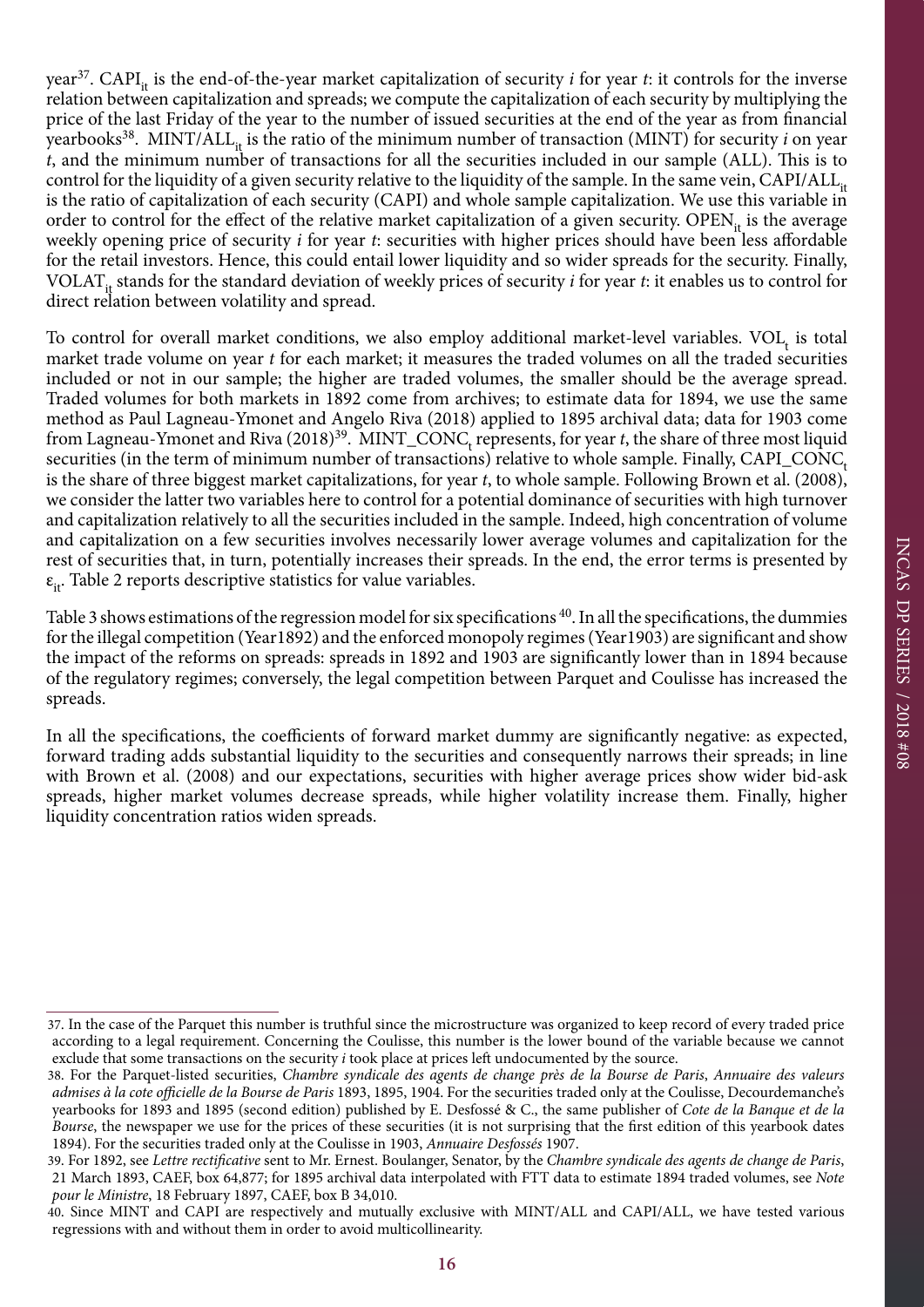| TABLE 2                                                                                                                      |          |                           |          |            |  |  |  |  |  |
|------------------------------------------------------------------------------------------------------------------------------|----------|---------------------------|----------|------------|--|--|--|--|--|
| DESCRIPTIVE STATISTICS                                                                                                       |          |                           |          |            |  |  |  |  |  |
|                                                                                                                              | Mean     | <b>Standard Deviation</b> | Min      | Max        |  |  |  |  |  |
| Firm-specific variables:                                                                                                     |          |                           |          |            |  |  |  |  |  |
| GKN spreads                                                                                                                  | 0.018    | 0.015                     | 0.0004   | 0.156      |  |  |  |  |  |
| Number of prices (per year)                                                                                                  | 114      | 117                       | 3        | 683        |  |  |  |  |  |
| Capitalization (in million Francs)                                                                                           | 241.415  | 1,165.760                 | 0.133    | 15,204.500 |  |  |  |  |  |
| Share of total portfolio's number of prices (%)                                                                              | 2.086    | 2.096                     | 0.050    | 14.455     |  |  |  |  |  |
| Share of total portfolio's capitalization of the relevant market (%)                                                         | 0.1062   | 0.5483                    | 0.001    | 7.21       |  |  |  |  |  |
| Opening price average (per year in Francs)                                                                                   | 357.351  | 318.251                   | 5.374    | 2,141.855  |  |  |  |  |  |
| Weekly return volatility (%)                                                                                                 | 2.443    | 2.028                     | 0.349    | 11.494     |  |  |  |  |  |
| Market-specific variables:                                                                                                   |          |                           |          |            |  |  |  |  |  |
| Total market traded volume (in million Francs)                                                                               | 78,350.6 | 33,623.2                  | 35,000.1 | 132,010.1  |  |  |  |  |  |
| Portfolio's number of prices concentration ratio (%)                                                                         | 30.143   | 4.609                     | 25.386   | 38.495     |  |  |  |  |  |
| Portfolio's capitalization concentration ratio (%)                                                                           | 81.889   | 0.922                     | 81.068   | 83.581     |  |  |  |  |  |
| Marco This rathe accessor the decembrise critician of flame accelled and accelerate conditions and in OLO accusación acceler |          |                           |          |            |  |  |  |  |  |

Notes: This table presents the descriptive statistics of firm-specific and market-specific variables used in OLS regression model. Sources: See the text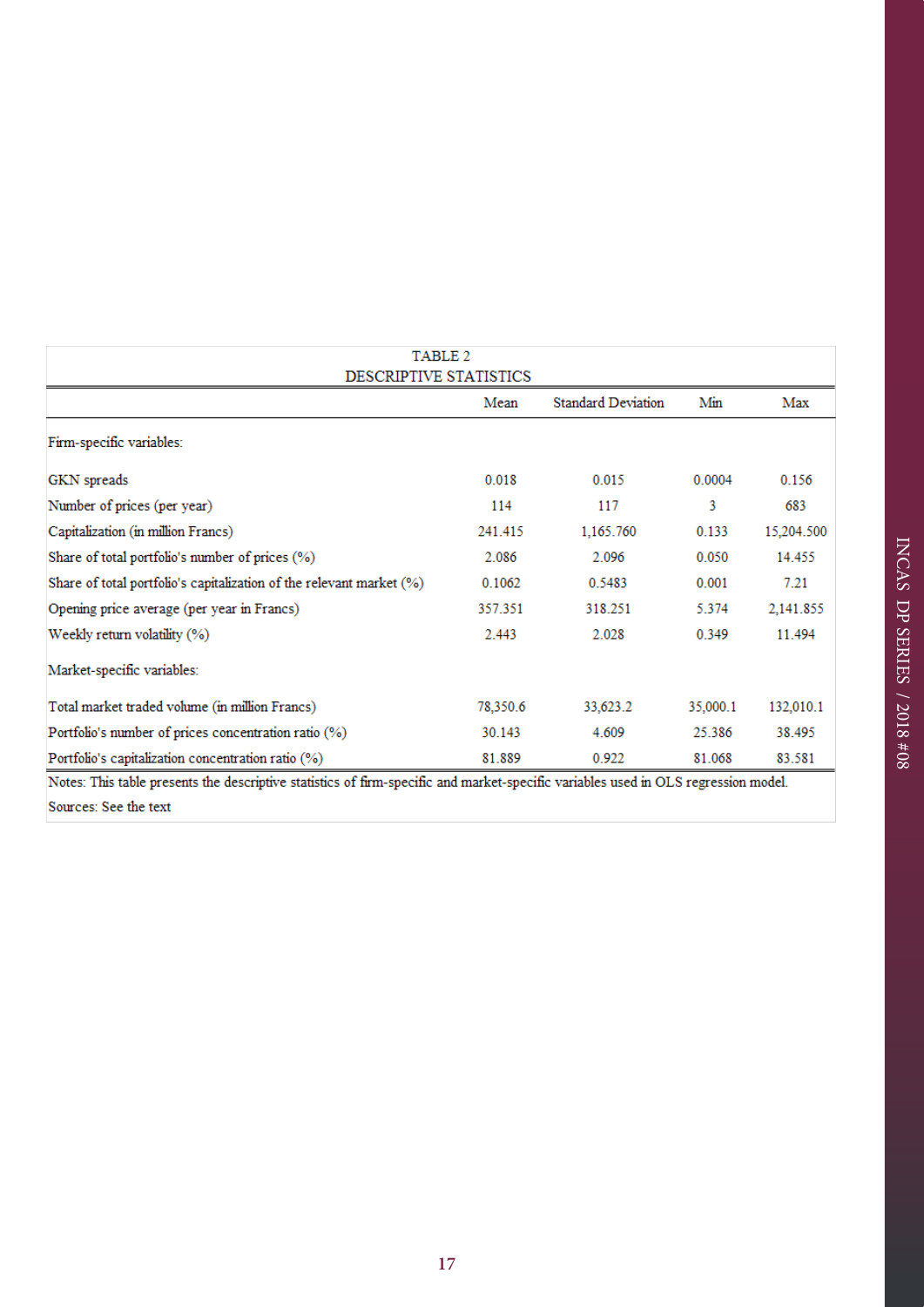| TABLE 3<br>BID-ASK SPREADS OLS REGRESSIONS             |                        |                                     |                          |                        |                                     |                                                  |  |  |
|--------------------------------------------------------|------------------------|-------------------------------------|--------------------------|------------------------|-------------------------------------|--------------------------------------------------|--|--|
|                                                        |                        | Dependent Variable:                 |                          |                        |                                     |                                                  |  |  |
|                                                        |                        | <b>GKN</b> spreads                  |                          |                        |                                     |                                                  |  |  |
| Indipendent variables                                  | (1)                    | (2)                                 | (3)                      | (4)                    | (5)                                 | (6)                                              |  |  |
| Year 1892 (D)                                          | $-0.935$ ***<br>(0.27) | $-0.917$ ***<br>(0.27)              | $-0.365$ *<br>(0.21)     | $-0.922$ ***<br>(0.27) | $-0.923$ ***<br>(0.27)              | $-0.912$ ***<br>(0.27)                           |  |  |
| Year 1903 (D)                                          | $-3.002$ ***<br>(0.88) | $-2.969$ ***<br>(0.88)              | $-0.694*$<br>(0.39)      | $-2.963$ ***<br>(0.88) | $-2.806$ ***<br>(0.79)              | $-2.785$ ***<br>(0.78)                           |  |  |
| Single traded (D)                                      | 0.018<br>(0.11)        | 0.018<br>(0.11)                     | 0.007<br>(0.11)          | 0.016<br>(0.11)        | 0.016<br>(0.11)                     | 0.015<br>(0.11)                                  |  |  |
| Forward market (D)                                     | $-0.282$ **<br>(0.13)  | $-0.283$ **<br>(0.13)               | $-0.306$ **<br>(0.13)    | $-0.258$ *<br>(0.13)   | $-0.285$ *<br>(0.13)                | $-0.258$ **<br>(0.12)                            |  |  |
| Foreign (D)                                            | 0.104<br>(0.14)        | 0.104<br>(0.14)                     | 0.129<br>(0.14)          | 0.116<br>(0.14)        | 0.109<br>(0.13)                     | 0.123<br>(0.13)                                  |  |  |
| Shares $(D)$                                           | $-0.121$<br>(0.15)     | $-0.121$<br>(0.15)                  | $-0.099$<br>(0.15)       | $-0.124$<br>(0.15)     | $-0.118$<br>(0.15)                  | $-0.120$<br>(0.14)                               |  |  |
| Corporate (D)                                          | $-0.149$<br>(0.16)     | $-0.149$<br>(0.16)                  | $-0.143$<br>(0.16)       | $-0.114$<br>(0.16)     | $-0.149$<br>(0.16)                  | $-0.118$<br>(0.14)                               |  |  |
| Securities number of prices                            | 0.066<br>(0.05)        |                                     | 0.061<br>(0.05)          |                        | 0.066<br>(0.05)                     |                                                  |  |  |
| Security's capitalization                              | $-0.015$<br>(0.03)     |                                     | $-0.011$<br>(0.03)       | 0.002<br>(0.03)        | $-0.015$<br>(0.03)                  |                                                  |  |  |
| Security's share of total portfolio's number of prices |                        | 0.068<br>(0.05)                     |                          |                        |                                     |                                                  |  |  |
| Security's share of total portfolio's capitalization   |                        | $-0.015$<br>(0.03)                  |                          |                        |                                     |                                                  |  |  |
| Security's open price average                          | $0.126$ **<br>(0.05)   | $0.126$ **<br>(0.05)                | $0.112$ **<br>(0.05)     | $0.114$ **<br>(0.05)   | $0.126$ **<br>(0.05)                | $0.115$ **<br>(0.04)                             |  |  |
| Total market volume                                    | (0.46)                 | $-1.347$ *** $-1.301$ ***<br>(0.46) |                          | (0.46)                 | (0.31)                              | $-1.321$ *** $-1.178$ *** $-1.165$ ***<br>(0.31) |  |  |
| Security's weekly return volatility                    | $1.097$ ***<br>(0.07)  | 1.097 ***<br>(0.07)                 | $1.111***$<br>(0.07)     | $1.113$ ***<br>(0.07)  | $1.098$ ***<br>(0.07)               | $1.113***$<br>(0.06)                             |  |  |
| Potfolio's number of prices concentration ratio        | 8.261 ***<br>(2.51)    | 8.201 ***<br>(2.51)                 | 1.569<br>(1.02)          | $8.143$ ***<br>(2.51)  | 7.639 ***<br>(2.17)                 | 7.576 ***<br>(2.15)                              |  |  |
| Portfolio's capitalization concentration ratio         | $-5.596$<br>(11.11)    | $-4.912$<br>(11.10)                 | 17.881 **<br>(7.82)      | $-5.227$<br>(11.12)    |                                     |                                                  |  |  |
| Constant                                               | 24.649<br>(76.15)      | 19.104<br>(76.16)                   | $-129.084$ **<br>(56.15) | 22.274<br>(76.27)      | $-13.604$ ** $-13.476$ **<br>(5.54) | (5.53)                                           |  |  |
| Observations                                           | 180                    | 180                                 | 180                      | 180                    | 180                                 | 180                                              |  |  |
| Adjusted R-squared                                     | 0.69                   | 0.69                                | 0.67                     | 0.69                   | 0.69                                | 0.69                                             |  |  |
| $F$ -statistic                                         | 29.69                  | 29.71                               | 29.97                    | 31.74                  | 32.11                               | 37.89                                            |  |  |

Notes: Dummy variables are presented with (D) and all the rest variables are in natural logarithm. Standard errors are given in brakets. Asterisks show that the variables are significant at 10 percent level (\*), 5 percent level (\*\*) and 1 percent level (\*\*\*).

Sources: See the text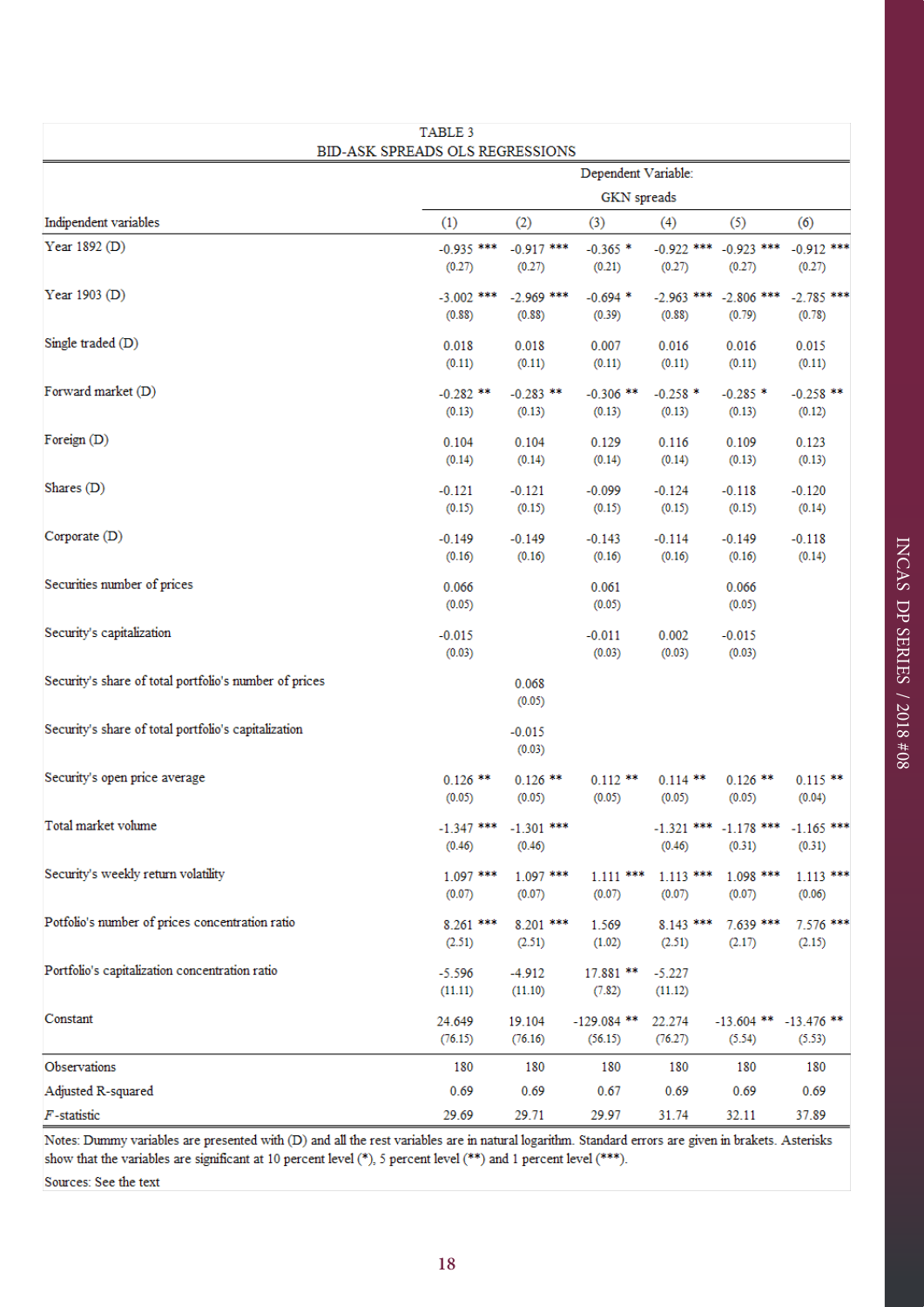Our regression analysis shows the significant effect on spreads of the 1893 and 1898 reforms. However, these results hide complex and differentiated dynamics depending on changes in both the microstructures of and the potential competition between the Parquet and the Coulisse, within each regulatory regime. These changes were implemented by the two markets either by themselves to adapt to the new competitive landscape or following negotiations with banks and regulators.

Figure 3 shows the differentiated dynamics of the market touches for both the Parquet and the Coulisse: while the spreads on Parquet are narrowing over time, the spreads of the Coulisse widen in the legal competition regime and narrow afterwards, but remain significantly wider than the Parquet's spreads. The widening of the overall Paris market touch in the regime of legal competition is then driven by the large increase in the spreads of the Coulisse. However, the disappearance of the legal risk on the *coulissiers*' transactions on listed securities should have worked in the opposite direction. After the 1898 reform, the spreads on both markets strongly narrowed down: the spreads of the Parquet fall at one third of their size in the first regime, while the spreads of the Coulisse fall down to their former level.





Notes: Average Parquet and Coulisse spreads calculated by GKN methodology. Source: see the text

To understand these dynamics, we first analyze the spreads on dual-traded securities, then on single-traded securities: the former was concerned by effective competition, the latter by potential competition. Potential competition is crucial in shaping participants' behavior. Potential competition on trading means competition on listings. Competition on listing depends on both the regulatory regimes and the listing policy of the Parquet under the constraints of the French commercial and fiscal laws.

Figure 4 depicts the spreads on dual-traded securities. As expected and in line with studies on New York (Fohlin at al. 2009, Brown et al., 2008), average spreads of dual-traded securities are narrower than single traded securities<sup>41</sup>. They follow the pattern of the Paris market touch (Fig. 2) and that in both markets. Under the illegal competition regime, spreads of the Parquet are wider than the ones of the Coulisse, in spite of the legal risks that hover on the trades of the latter. However, the spreads of the Parquet show a downward trend over time, while the Coulisse's spreads almost doubled during the period of free competition and become largely wider than the Parquet's ones. In the third regime, while the spreads of the Parquet are halved, the spreads on securities traded on the Brussels market narrow to a level higher than in the first regime.

<sup>41.</sup> The market touch on single traded securities averages to 2.20 percent in 1892, 2.53 percent in 1894 and 1.27 percent in 1903, while the market touch on dually traded securities is respectively 1.85 percent, 1.95 percent and 1.08 percent.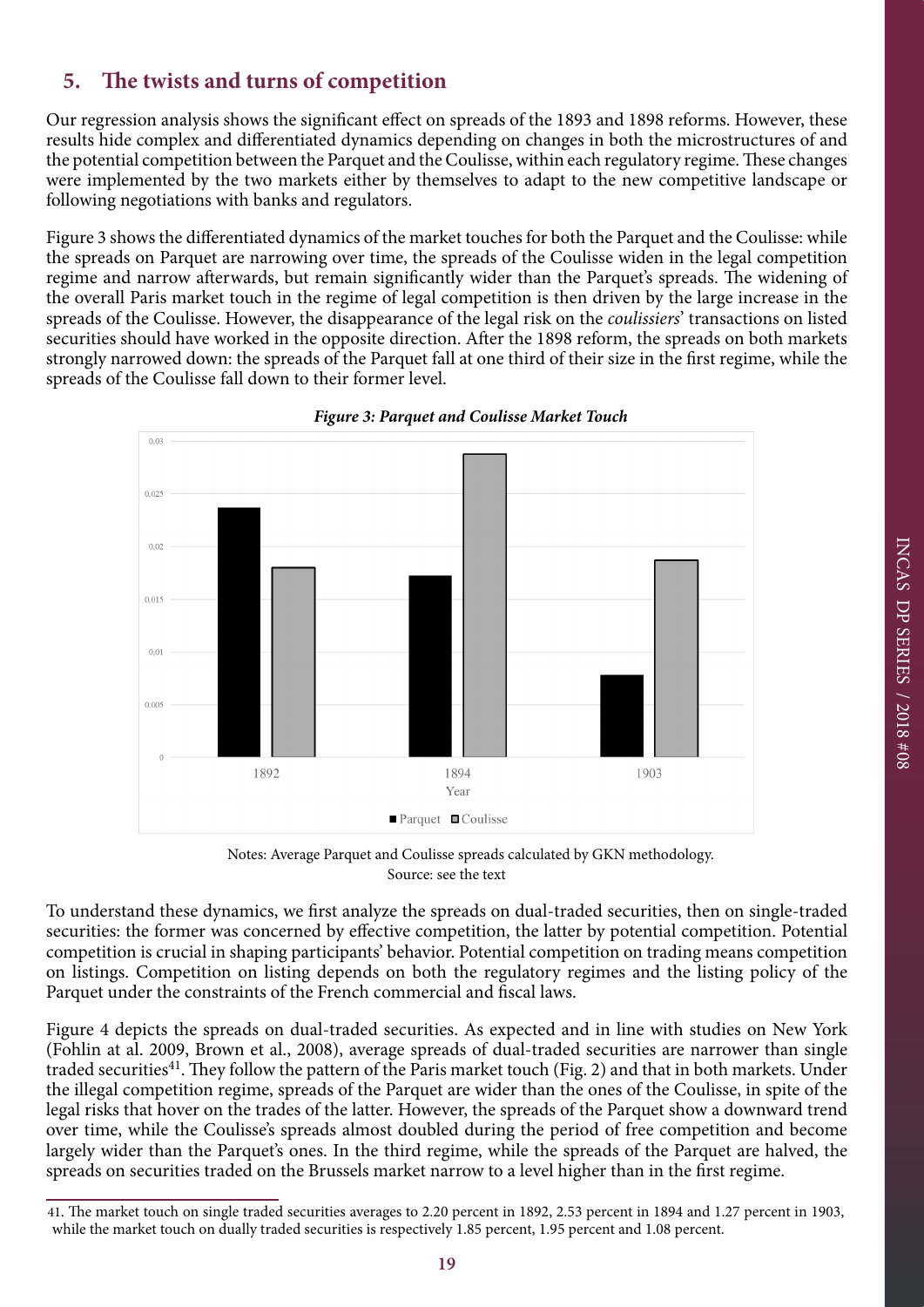

Notes: Average Parquet and Coulisse dual-listed securities spreads calculated by GKN methodology. Source: see the text

In the illegal competition regime, the spreads of the Coulisse are narrower than the spreads of the Parquet for three main reasons. Firstly, the overcrowding of the trading pits on the Parquet' floor. According to empirical analysis of Baker (1984), the overcrowding of the pits in open outcry trading hampers the smooth functioning of the market and increases price volatility, which in turn widen spreads, particularly when inexperienced operators enter the market. In the vein of Davis et al. (2007), at the turn of the 1880s, it was common wisdom that the dominance of the Coulisse was at least partially explained by the capacity constraints of the Parquet (Courtois 1904). The fixed number of *agents de change* (and related clerks) was deemed to limit (the speed of) transactions. This is why at the end of 1891, the Parquet Committee allowed each *agent* to raise the number of senior clerks (*commis principaux*) from two to four in order to trade and manage trading clerks who were not fully empowered as proxy-holders. Nevertheless, as soon as April 1892, the Committee had to limit the number of (senior) clerks who could trade in a pit to two per *agent* because of overcrowding that curbed the smooth execution of the trades. If this change released some pressures, it did not solve the matter: between December 1892 and January 1893, the Committee opened new trading pits and furthermore limited the access to the pits to one (senior) clerk per *agent de change*. Consequently, the lower number of traders and traded securities per pit ensured a smoother execution of the orders<sup>42</sup>.

Secondly, the 1890 regulation on securities trading increased the regulatory burden of the Parquet and subsequently decreased its competitiveness. The new legal obligations required a radical reorganization of the order processing in the central services of the Parquet as well as in the securities houses of the *agents de change*. In 1891, the Committee had to rent new buildings to expand the central services and cope with the increased workload. The new legal obligations and organization of the office work might have widened the order processing component of the spreads<sup>43</sup>. Finally, while the trading at the Parquet around open outcry pits ensured pre-trade transparency, the low-voice bilateral transactions at the Coulisse prevented information disclosure. According to Madhavan (1995), if some market participants are required to disclose and others not, the non-disclosing dealers can undermine disclosing operators and profit from information accumulated on their past trades. Similarly, while the *coulissiers* were trading under the peristyle of the stock exchange building and could observe the *agents de change* price discovery, the opposite was not true.

<sup>42.</sup> CAC, AG, 21 December 1891, 19 December 1892, 18 December 1893; CAC, CS, 2 January 1892, 11 March 1892, 22 April 1892, 20 April 1893.

<sup>43.</sup> CAC, AG, 23 February 1891, 21 December 1891.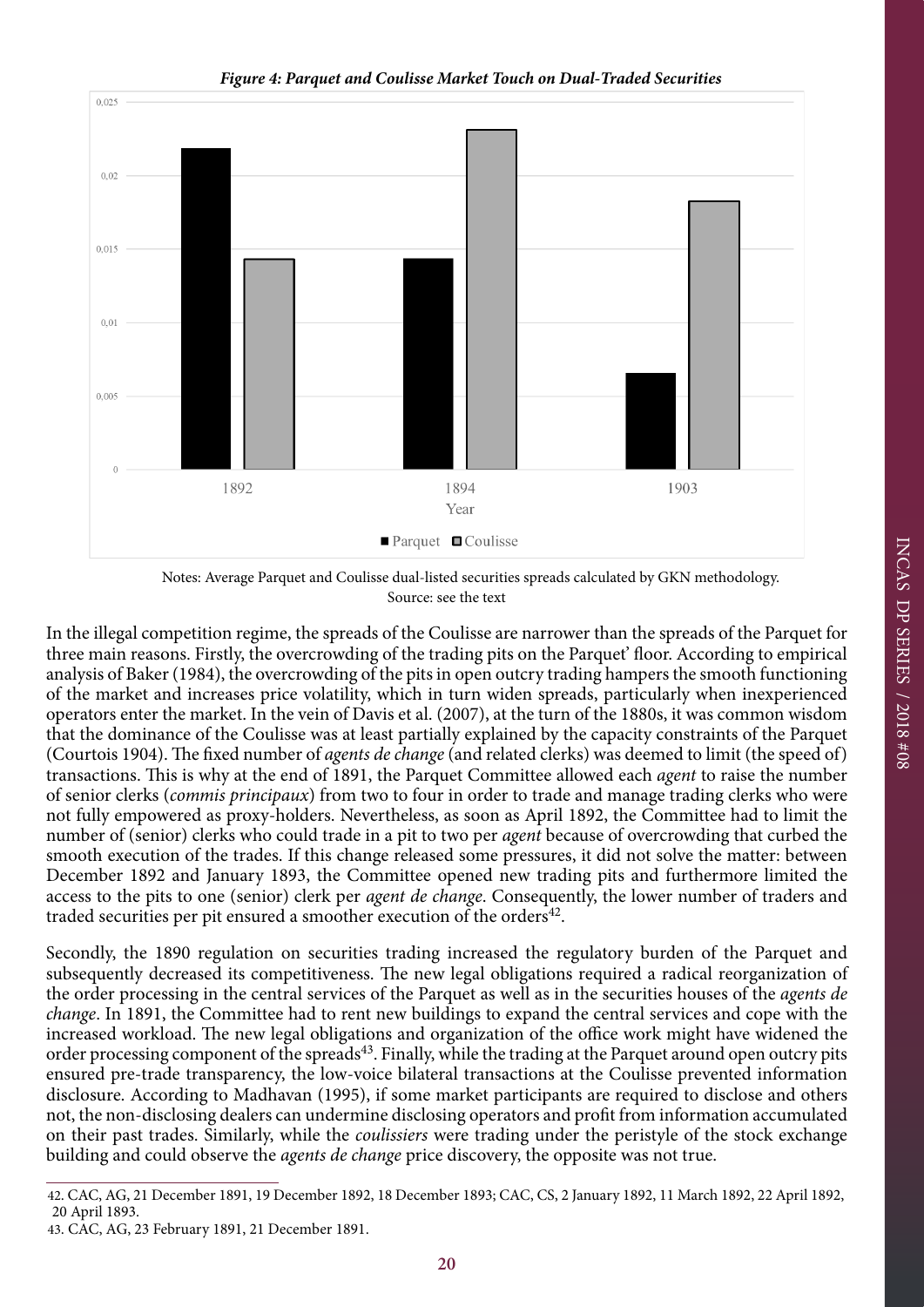In the competition regime, the market touch of the Parquet narrowed and became significantly lower than the Coulisse's. The competition from the Coulisse visibly reduced the rent seeking behavior of the *agents de change*. Moreover, the Parquet further increased the number of pits in December 1893 after a study highlighting the adverse consequences of the remaining overcrowding. After this decision, the overcrowding issue disappeared from the discussions of the Parquet Committee. Finally, the *agents de change* and the central services of the Parquet had tweaked and improved the new organization of the office work $^{\bar{4}4}$ .

The spreads of the Coulisse widen while the disappearance of the legal risk should have worked in the opposite direction. Three reasons explain the spreads' widening. First, there was a change in the composition and frequency of the trading at the Coulisse. According to our estimates, between 1892 and 1894, the turnover in value on Paris bounced by almost 80 percent, from 110 billion to 199 billion francs (counting on both sides; 4.8 and 8.9 times the French GDP). Traded volumes increased on both markets, but Coulisse maintained two third of market share. These all-the-market estimates do not inform us on the relative liquidity of the dual-traded securities. We use the number of prices published on the lists of the two markets to measure liquidity at security level. The yearly average number of prices per dual-traded security decreased from 154 to 76 at the Parquet while it increases from 121 to 186 at the Coulisse. According to this proxy, the increase in the Parquet's traded volumes did not concern the dual-traded securities, while the opposite is true for the Coulisse.

Archival material suggests that during the second regime, banks traded more at the Coulisse. Banks could bring to the market both informed orders on their own accounts and the retail clients' (un)informed orders. In April 1894, the Parquet Committee stated that the banks were their "worst enemies"<sup>45</sup> because they supported the Coulisse in the political arena. Hence, it seems reasonable to assume that this political support coincided with the (partial) redirection of banks' informed order flow from the Parquet to the Coulisse. This redirection would widen (narrow) the spreads on the Coulisse (Parquet) because market operators would be more (less) exposed to adverse selection. As in Biais and Green (2005), traded volumes concentrate on the widen-spread market because informed investors prefer trading in opaque markets where they can extract informational rents, particularly if investors expect this market attracts most of the orders. Moreover, after 1893, banks could send clients' orders on listed securities to the Coulisse without fearing legal risk.

The second reason concerns the number of *coulissiers* that increased by 64 percent from 212 in 1892 to 348 in 1894 because of the 1893 reform and the expected boost of the Coulisse's traded volumes<sup>46</sup>. This flow of new operators could have hampered the smooth functioning of the market (Baker 1984). The lack of a central organization restrained the Coulisse from keeping opportunistic operators outside the market and mitigating the effect of overcrowding. Moreover, the increased number of *coulissiers* likely made the backoffice work more complicated, particularly in the absence of a central settlement and payment system. This more complex and time consuming work widened the order processing component of the spreads. Finally, at the end of 1893, because of its poor results, the Parquet closed down a pit devoted to the trading of the more liquid dual-traded public bonds opened in June 1892. With this group, the Parquet had aimed to face the competition from the Coulisse by specializing traders: the experience was deemed crucial. Nevertheless, the end of this "direct" competition could have enabled the *coulissiers* to widen spreads and extract higher rents from (uninformed) clients<sup>47</sup>.

The 1898 consolidation and the changes in microstructures dramatically narrowed the spreads at the Parquet. The consolidation directed the order flow on listed securities to the Parquet. Indeed, the positive externalities of liquidity and the reduction in information asymmetries resulting from the centralization of the price discovery process had a direct impact on the spreads. According to our estimates for 1903, the overall Paris traded volumes amounted to 150 billion francs (counted on both sides), corresponding to 5.75 times the French GDP. The Parquet traded between 60 and 70 percent of the Paris volumes (see Fig. 1).

The changes in the organization brought about by the reform enabled the Parquet to successfully handle this huge increase in traded volumes. The number of *agents de change* passed from 60 to 70 and the number of the clerks followed. The significant enlargement of the trading floor completed in 1902 allowed for a further

<sup>44.</sup> CAC, AG, 18 December 1893, 17 December 1894; CAC, CS, 7 October 1893, 13 October 1893.

<sup>45.</sup> CAC, AG, 9 April 1894.

<sup>46.</sup> See Neu's *Annuaires de la finance* 1893 and 1895 that report data on, respectively, 1892 and 1894.

<sup>47.</sup> CAC, AG, 29 April 1892, 4 May 1892, 23 June 1893, 9 October 1893; CAC, CS, 5 May 1892, 27 May 1892.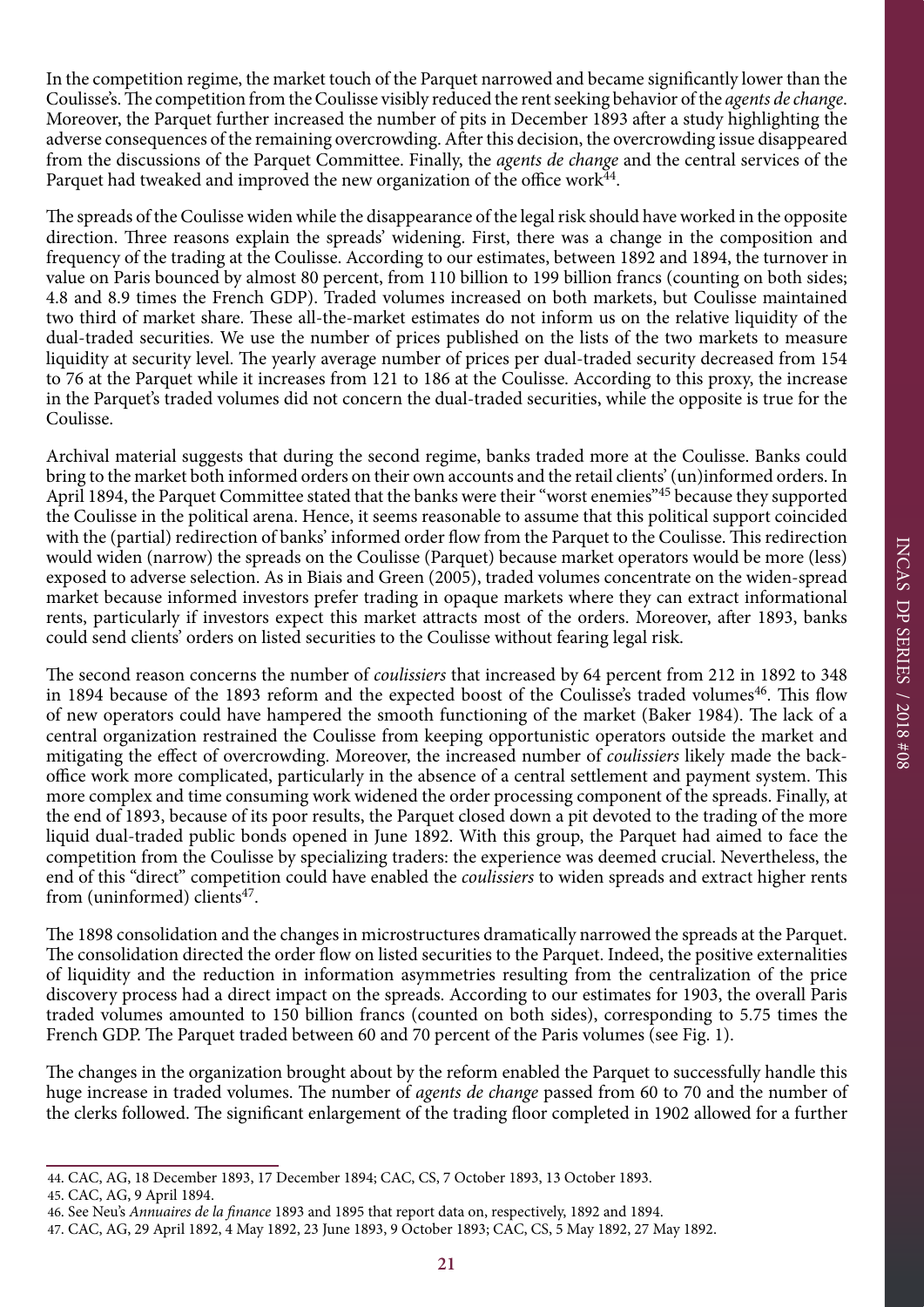increase in the number of trading pits and in more space for each pit<sup>48</sup>. Moreover, the procedures for payment and settlement were accelerated. These changes enhanced competition within the market, released capacity constraints, ensured better immediacy and narrowed the order processing component of the spreads.

The *coulissiers* having moved to Brussels continued trading Parquet-listed securities. Even if the spreads of the Brussels market narrowed in the consolidation regime relative to the competition regime, they remained wider than in the illegal competition regime and were about three times as large as the spreads of the Parquet. Two main reasons explain these wide spreads. On one hand, according to the Parquet committee, Brussels financiers did not welcome the *coulissiers* perceived as competitors. Consequently, the *coulissiers* in Brussels developed a limited activity<sup>49</sup>. On the other hand, some *coulissiers* were sued for fiscal evasion because of trades in Paris endorsed by the houses in Brussels, and lost the trials<sup>50</sup>.

Figure 5 displays the spreads for both markets on single-traded securities. These securities were submitted to potential competition. Effective competition depends not only on the actual competitors but also on the ease of entry into the market. Potential competition on trades depended on direct competition on listings. Potential competition could be limited by the regulations on competition and by the listing policy of the Parquet under the constraints of the French laws, the Coulisse having no rules in this domain till 1899.



*Figure 5: Parquet and Coulisse Market Touch on Single-Traded Securities*

Notes: Average Parquet and Coulisse spreads on single-traded securities and on shares traded at the Coulisse. Spreads are calculated by GKN methodology. Source: see the text

Spreads on single-traded securities show trends similar to the dual-traded ones, but they are on average wider. Moreover, potential competition does not affect all the securities in the same way. The Coulisse's touch is largely driven by the spreads on shares, particularly affected by changes in the listing policy of the Parquet. In the illegal competition regime, the Coulisse can trade any security listed on the Parquet. The Parquet cannot list securities traded in the Coulisse that do not satisfy its listing requirements under the constraint of the French commercial and fiscal law. From the 1867 liberalization of the corporation law, the Parquet Committee, after checking for the legal requirements, was fully empowered to grant or refuse the listing

48. In this case, the increase in the number of traders made trading smoother because of the concomitant increase in the number of pits and dedicated space (Davis et al. 2007).

<sup>49.</sup> CAC, AG, 2 December 1898.

<sup>50.</sup> CAC, AG, 22 December 1902, 18 December 1905.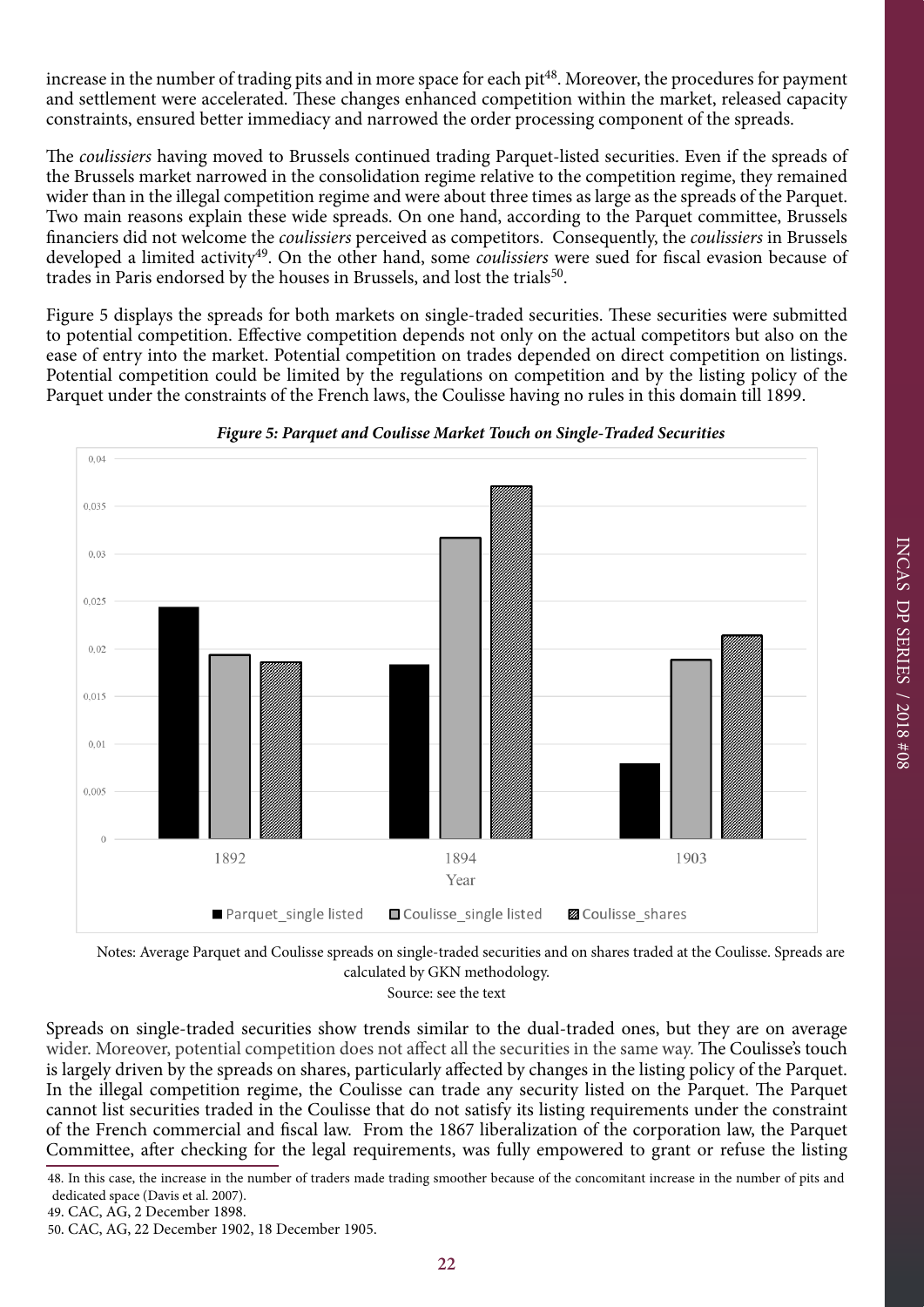according to the liquidity of the securities and the "seriousness" of the issuer appreciated on discretionary basis. The exam of the legal requirements is severe because the Parquet, unlike the Coulisse, is liable of the securities' compliance and must reimburse investors in case of noncompliance as it happened in 1876 in the case of the Memphis, el Paso and Pacific (called Transcontinental) railways bonds.

Foreign issuers face additional though less formal constraints. The Parquet Committee must obtain the authorization of the Ministry of Finance after consultation with the Ministry of Foreign Affairs. While the Ministry of Finance takes into account the market for government bonds, the Ministry of Foreign Affairs considers the diplomatic relations. For example, in March 1894, the Ministry of Finance refused the official listing of the Ottoman Railways Thessaloniki - Monastir (*Chemins de fer Ottomans Salonique - Monastir*), already traded on the Coulisse, because of the involvement of German investors in the company. Beyond these requirements, the only additional rule on listing concerns the liquidity of the securities. The listing being considered of public interest in the French legal system, the securities must be liquid enough to produce fair prices and of interest for a broad public.

In the practices of the Parquet, the Committee tries to assess the "seriousness" of the issuer. It can then require to see whatever additional documents and information are needed. Among other things, it regularly asks for balance sheets, lists of securities holders, the engagements of transmitting the minutes of every general assembly and to inform about every corporate or security events as soon as it is decided. Over time, the legal requirements and the liability vis-à-vis investors, combined with the capacity constraints of the Parquet in terms of space and number of traders, led the Parquet to focus on the most liquid and safest securities. Nevertheless, the rapid expansion of the Coulisse pushed the Parquet to revise its listing policy.

The Parquet opened on May 5th, 1892 a "junior market", called "Second part of the list". This market explicitly targeted small and medium businesses traded on the Coulisse and regional exchanges previously excluded from the official listing because they were too small and/or too young, even if their securities were issued in compliance with French law. Within this market, the Parquet's operators could trade any legally issued security without listing process: the *agent de change* who traded was liable for the compliance with the French laws. From May 1892 on, the Second part of the list increased the potential competition of the Parquet over the Coulisse on small-mid caps: more than 200 securities were traded in 1892 on this market segment<sup>51</sup>.

However, the Second part of the list did not make the threat symmetrical. The listing requirements for the official list and foreign policy kept preventing the Parquet from listing several securities traded on the Coulisse (including small-mid caps shares), when the Coulisse exerted higher pressures on the Parquet. While facing these pressures the Parquet should have displayed tighter spreads, it had wider spreads in the illegal competition regime for two reasons. First, the overcrowding of the Parquet's pits also concerned the securities of the Second part of the list. Second, the novelty of the Second part of the list: trading these securities required experience and information.

The Parquet's operators indeed struggled to get the information because of distance. Often the headquarters of these corporations and then the legal documents on their activity were located in the provinces. The Parquet Committee entrusted its "Intelligence Office" to collect systematic information on the small businesses traded on the Coulisse and regional exchanges. However, suspicious shares started to be traded on this market. The Intelligence Office faced difficulties in collecting legal information on the companies and even more on the reality of the business. The Parquet Committee then decided in January 1893 to submit the corporations of the Second part of the list to the same procedures for the official listing (Ducros and Riva, 2017).

This decision significantly reduced the potential competition from the Parquet over small-mid businesses in the legal competition regime; at the same time, the Coulisse could freely trade any security listed at the Parquet. With the increase in the number of (new opportunistic) operators on the Coulisse and the redirection of banks' order flow, this decrease in the potential competition explains why the spreads of the Coulisse, and particularly those of the shares, widened. The consolidation regime and the changes in the microstructure of both the Coulisse and the Parquet dramatically tightened the spreads on the two markets. During the third regime, the Government obtained a radical reorganization of the Coulisse around the creation of a professional union, the *Syndicat des banquiers en valeurs mobilières*. Criteria for membership were set up as minimum capital and a deposit, as a guarantee. The number of *coulissiers'* houses decreased from 348 in 1894 to 215 at the end of 1903<sup>52</sup>.

<sup>51.</sup> DFIH (Data for Financial History) Database, Paris School of Economics. Hautcoeur and Riva (2016).

<sup>52.</sup> *Cote du syndicat des banquiers en valeurs mobilières*, 31 December 1903.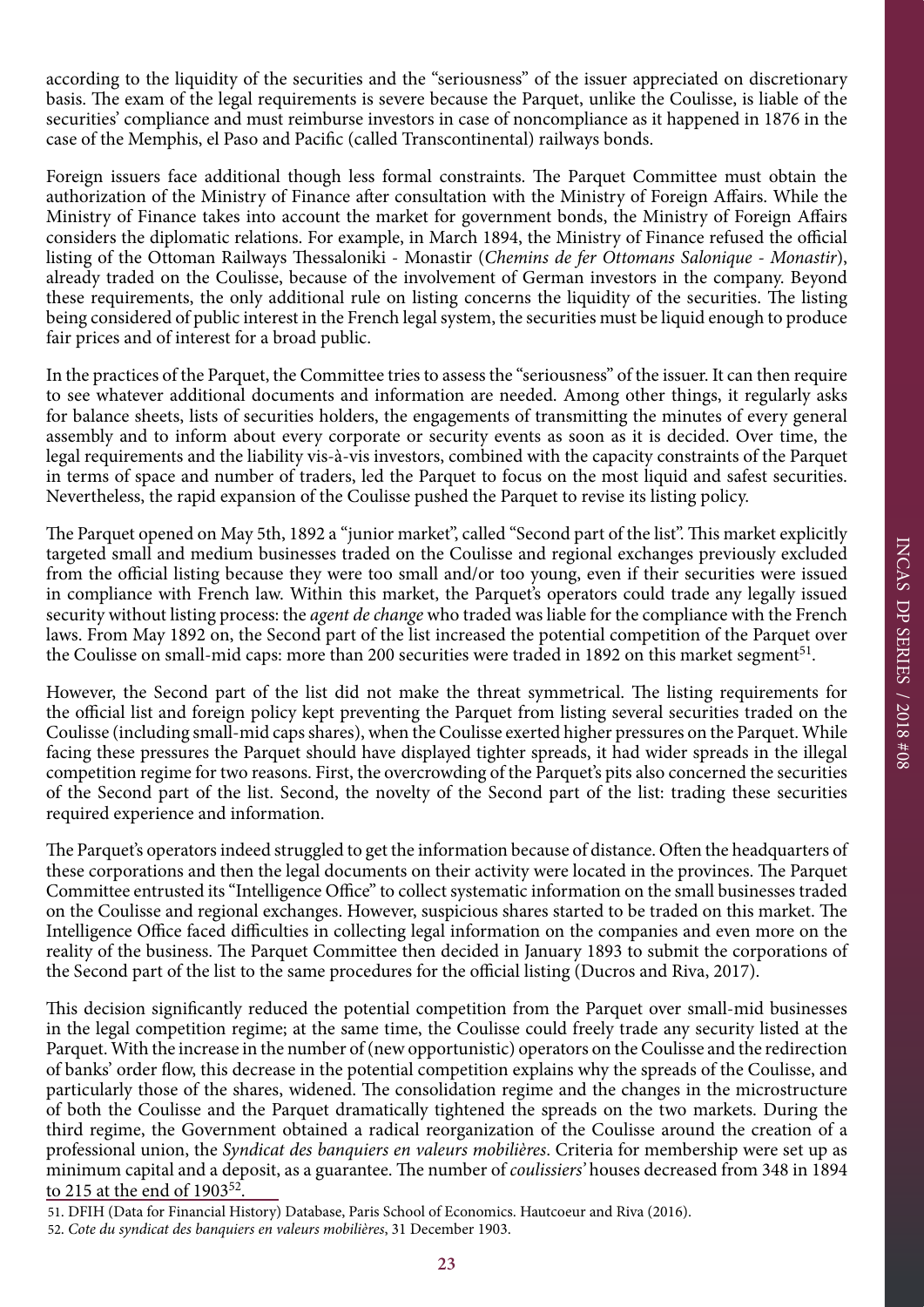While the dual capacity of the *coulissiers* was maintained, trading rules and groups were established and a daily list was published to develop ex-ante and ex-post transparency. Moreover, a centralized settlement and payment process was put in place. Some formal listing requirements (like the deposit of the statutes, balance sheets and a report on the financial situation) were established to exclude the most dubious and risky securities. These reforms made the Coulisse more transparent and organized: the higher transparency narrowed the informational component of the spreads, while the stronger organization tightened their order processing dimension. Potential competition still played a role: while the Coulisse could not list securities already listed on the Parquet, the latter could cherry pick from the Coulisse's securities. This potential competition of the Parquet over the Coulisse contributed to tightening the latter's spreads. The consolidation and the fundamental changes in the market organization explain the narrowing of the spreads at the Parquet. In the case of the Paris financial center, consolidation proved to be superior to free competition.

# **6. Conclusion**

The recent implementation of the NSM Reg. and MiFID directive in the USA and Europe aim at fostering competition to decrease transaction costs, increase liquidity, and lower the cost of capital. However, competition among securities markets is a complex phenomenon since the market for trading services is embedded in the market for securities. Changes in the competitive regime determine sizeable redistribution of the profits from trading among market operators by shifting traded volumes from one venue to another. This suggests to adopt a political economy approach to explain changes in the competitive regimes. While competition could be beneficial for the trading services market and decrease explicit transaction costs such as commissions, it could harm the market for securities because of informational issues and then increase implicit transaction costs like spreads. Research particularly questions the effects of dark fragmentation

The French regulatory reforms of 1893 and 1898 contribute to understanding these issues. They represent a unique natural experiment because they took place within a short period and affected markets located in the same financial center. We identified three regimes of competition between the transparent Parquet and the dark OTC-like Coulisse: i) a regime of "illegal" competition before 1893, when the Coulisse traded listed securities in violation of the Parquet's legal monopoly; ii) a regime of free competition, between 1893 and 1898, when the government recognized Coulisse's transactions on Parquet's listed securities through a fiscal law; iii) a regime of strict monopoly granted to the Parquet after 1898, when a new fiscal law prevented the Coulisse from trading listed securities.

These reforms were the subject of fierce debates. The analysis of these debates supports interest group theory. Paradoxically, Coulisse and Parquet's operators claimed to be submitted to the FTT to win the competition. Beyond the mobilization of welfare arguments to support their positions, the two groups attempted to build coalitions with banks, strongly lobbied regulators and aligned their arguments with their priorities, even if xenophobic and anti-Semitic.

By using the changes of regime as natural experiments, we assessed their impact on market quality. Our empirical results support literature showing that dark fragmentation might hamper market quality. If dualtraded securities display narrower spreads than single-traded ones, we show that free competition regime widens the overall Paris market touch while the monopoly regime narrows it to a size significantly smaller than in the illegal competition regime. Consolidation could be more efficient than fragmentation if the latter is dark.

Our findings challenge the conclusions of Brown et al. (2008). These authors find that in New York, the Consolidated's competition over the NYSE between 1885 and 1926 narrows the latter's spreads. Similarly, the spreads of the Parquet narrow in the free competition regime, but even more so in the consolidation regime; on the contrary, the spreads of the Coulisse widen in the free competition regime and drive up the Paris market touch; they then substantially narrow in enforced monopoly regime.

As in Biais and Green (2005), we find that dark fragmentation curb market quality and that traded volumes can concentrate on the widen-spread market without market forces correcting this failure: informed investors do prefer trading in opaque markets where they can extract informational rents, particularly if investors expect this market attracts most of the orders. In spite of wider spreads, the Coulisse handles higher traded volumes in the free competition regime. Thus, our results also underscore the crucial role of the microstructures and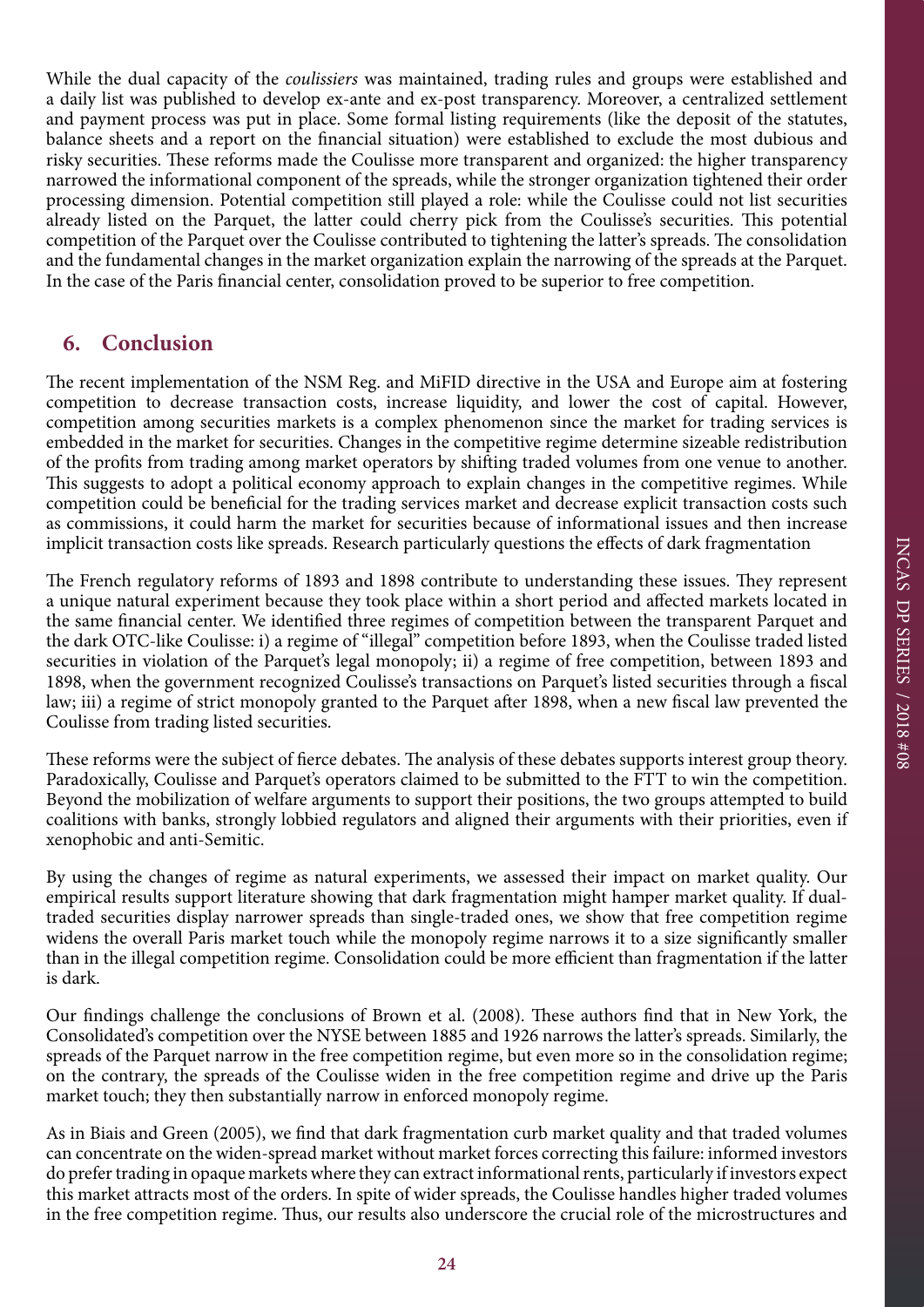transparency in explaining the twists and turns of competition.

The study and comparison of the effects of competition in New York and Paris can significantly contribute to the debate on the relative virtues of fragmentation and consolidation. An accurate comparison would require an in-depth analysis of the changes in the microstructures of all the markets involved in the competition, harmonized data semantics and collections, and homogeneous methodologies for spreads computations and analysis. History is an endless laboratory for real-scale experiments that empirical research must exploit to shed light on competition among securities markets.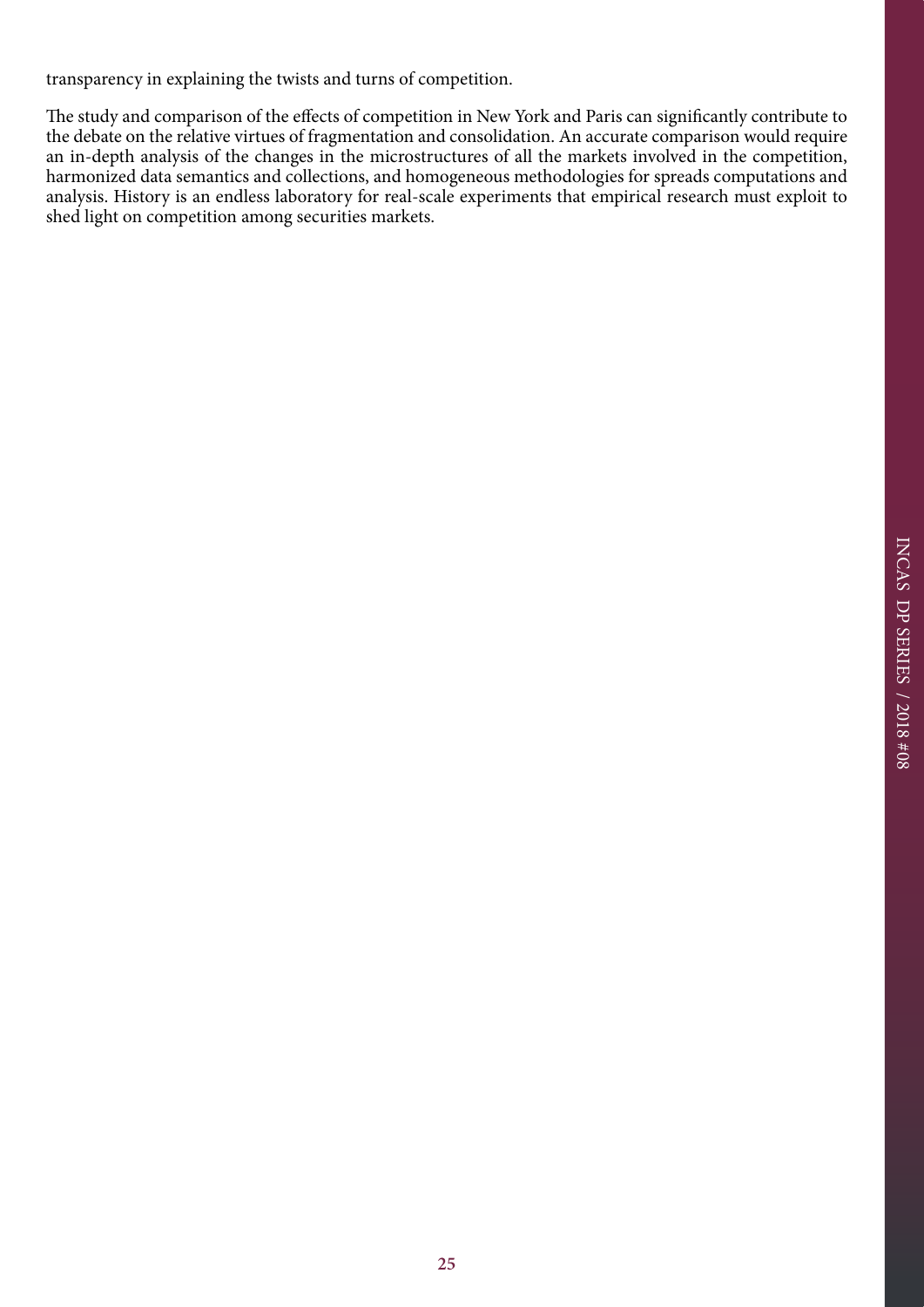# **7. Archives**

Centre des Archives Economiques et Financières (CAEF). Savigny-le-Temple, France

Compagnie des Agents de Change de Paris (CAC), Centre des Archives Economiques et Financières (CAEF). Savigny-le-Temple, France

## **8. References**

Acheson, Graeme G., Christopher Coyle and John D. Turner. "Prices and Informed Trading: Evidence from an Early Stock Market." QUCEH Working Paper Series No. 5, Belfast, 2018.

Amihud, Yakov, Beni Lauterbach, and Haim Mendelson. "The Value of Trading Consolidation: Evidence from the Exercise of Warrants." *Journal of Financial Quantitative Analysis* 38, no. 4 (2003): 829–846.

*Annuaire Desfossés*. Paris, E. Desfossés and Fabre Frères, 1907.

Arnold, Tom, Philip Hersch, J. Harold Mulherin, Jeffry Netter. "Merging Markets." *Journal of Finance* 54, no.3 (1999): 1083–1107.

Baker, Wayne E. "The Social Structure of a National Securities Market." *American journal of sociology* 89, no.4 (1984): 775-811.

Baumol, William J. "Contestable Markets: An Uprising in the Theory of Industry Structure." *American Economic Review* 72, no. 1 (1982): 1-15.

Bergman, Mats A., and Niklas Rudholm. "The Relative Importance of Actual and Potential Competition: Empirical Evidence From the Pharmaceuticals Market." *Journal of Industrial Economics* 51, no. 4 (2003): 455-467.

Bessembinder, Hendrik, and Kumar Venkataraman. "Bid-Ask Spreads: Measuring Trade Execution Costs in Financial Markets." In *Encyclopedia of Quantitative Finance*, edited by Rama Cont, John Wiley & Sons: New-York, 2010.

Biais, Bruno, and Richard Green. "The Microstructure of the Bond Market in the 20th Century." IDEI Working Paper No. 482, August 2007.

Bouvier, Jean. *Les Deux Scandales de Panama*. Paris: Julliard, 1964.

Brown, William O. Jr, J. Harold Mulherin, and Marc D. Weidenmier, "Competing with the New York Stock Exchange." *The Quarterly Journal of Economics* 123, no. 4 (2008): 1679-1719.

*Bulletin de statistique et législation comparée*. Paris, A. Cotillon.

Burhop, Carsten, and Sibylle Lehmann-Hasemeyer. "The Berlin Stock Exchange and the Geography of German Stock Markets in 1913." *European Review of Economic History* 20, no.4 (2016): 429–451.

Burhop, Carsten, and Sergey Gelman. "Liquidity Measures, Liquidity Drivers and Expected Returns on an early Call Auction Market." Preprints of the Max Planck Institute for Research on Collective Goods No. 19, Bonn, 2011.

Buti, Sabrina, Barbara Rindi and Ingrid M. Werner. "Dark Pool Trading Strategies, Market Quality and Welfare." *Journal of Financial Economics* 124, no. 2 (2015): 244-265.

Campbell, Gareth, Meeghan Rogers, and John D. Turner. "The Rise and Decline of the UK's Provincial Stock Market, 1869-1929." QUCEH Working Paper Series No. 3, Belfast, 2016.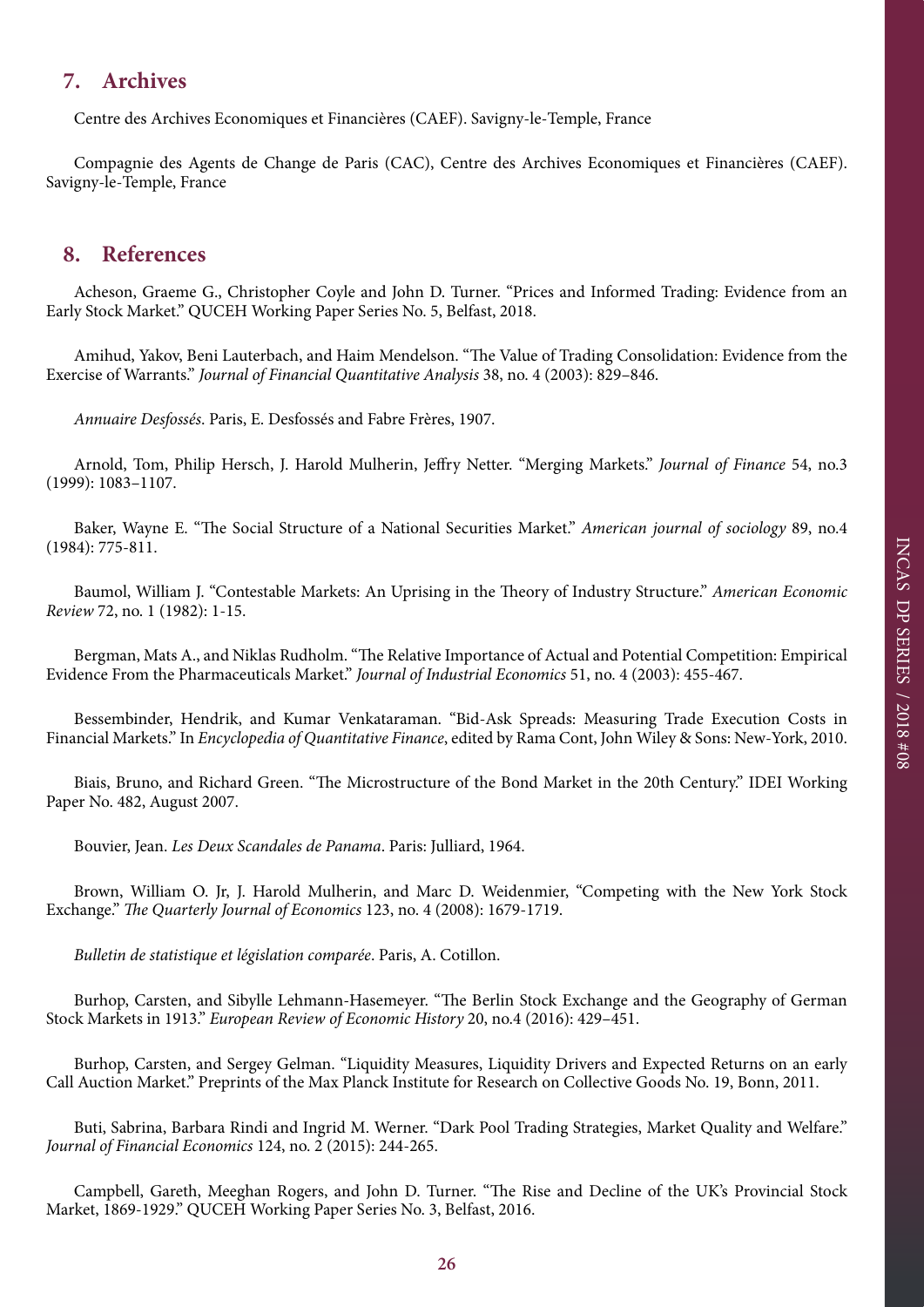Campbell, Gareth, John D. Turner and Quing Ye. "The liquidity of the London Capital Markets, 1825–70." *Economic History Review* 70, no. 4 (2017): 1-30.

Chambre Syndicale de la Compagnie des Agents de Change près de la Bourse de Paris, *Annuaire des valeurs admises à la cote officielle de la Bourse de Paris*. Paris, Imprimerie Chaix.

Chambre Syndicale des Agents de Change près de la Bourse de Paris, *Manuel des Agents de Change.* Paris, Imprimerie de la Chambre Syndicale des Agents de Change près de la Bourse de Paris, 1902.

Chavaz, Matthieu, and Marc Flandreau. "'High & Dry': The Liquidity and Credit of Colonial and Foreign Government Debt and the London Stock Exchange (1880-1910)." *Journal of Economic History* 77, no.3 (2017): 653-691.

Courtois, Alphonse. *Traité des opérations de bourse et de change*. Paris : Garnier Frères, 1904.

Davis, Lance E., Larry Neal, Eugene N. White. "The Highest Price Ever: The Great NYSE Seat Sale of 1928-1929 and Capacity Constraints." *Journal of Economic History* 67, no. 3 (2007): 705-739.

Decourdemanche, Jean-Alphonse, *Manuel des valeurs cotées hors Parquet*. Paris, E. Desfossés & C.

Ducros, Jeremy, and Angelo Riva. "La Bourse de Lyon et les autres. Une Première Évaluation de la Géographie des Marchés Financiers Français au XIXe Siècle." *Revue d'Economie Industrielle* 160, no. 4 (2017): 47-83.

Degryse, Hans, Frank De Jong, and Vincent van Kervel, "The Impact of Dark Trading and Visible Fragmentation on Market Quality." *Review of Finance* 19, no. 4 (2014): 1587-1622.

Ferguson, Michael F., and Steven C. Mann. "Execution Costs and Their Intraday Variation in Futures Markets." *Journal of Business* 74, no.1 (2001): 125-160.

Fohlin, Caroline. "Frictions: Lessons from the History of Financial Market Microstructure" In *Financial Market History: Reflections on the Past for Investors Today*, edited by David Chambers and Elroy Dimson, 115-130. London: CFA Institute, 2016.

Gehrig, Thomas., and Caroline Fohlin. "Trading Costs in Early Securities Markets: The Case of the Berlin Stock Exchange 1880–1910." *Review of Finance* 10, no. 4 (2006), 587-612.

Fohlin, Caroline, Thomas Gehrig, and, Tobias Brünner. "Liquidity and Competition in Unregulated Markets: The New York Stock Exchange Before the SEC." SSRN Working paper, February 2009.

George, Thomas J., Gautam Kaul, and Mahendrarajah Nimalendran. "Estimation of the Bid-Ask Spread and its Components: A New Approach." *Review of Financial Studies* 4, no. 4 (1991): 623-656.

Gomber, Peter, Satchit Sagade, Erik Theissen, Moritz C. Weber and Christian Westheide. "Competition Between Equity Markets: A Review of the Consolidation Versus Fragmentation Debat." *Journal of Economic Surveys* 31, no. 3 (2017): 792-814.

Goolsbee, Austan, and Chad Syverson. "How Do Incumbents Respond to the Threat of Entry? Evidence from the Major Airlines." *Quarterly Journal of Economics* 123, n.49 (2008): 1611-1633.

Goyenko Ruslan Y., Craig W. Holden, and Charles A. Trzcinka. "Do liquidity Measures Measure Liquidity?" *Journal of Financial Economics* 92, no. 2 (2009): 153-181.

Hagerty, Kathleen, and Robert L. McDonald. "Brokerage, Market Fragmentation and Securities Market Regulation." In *The Industrial Organization and Regulation of the Securities Industry*, edited by Andrew W. Lo, 35-61. Chicago: University of Chicago Press, 1996.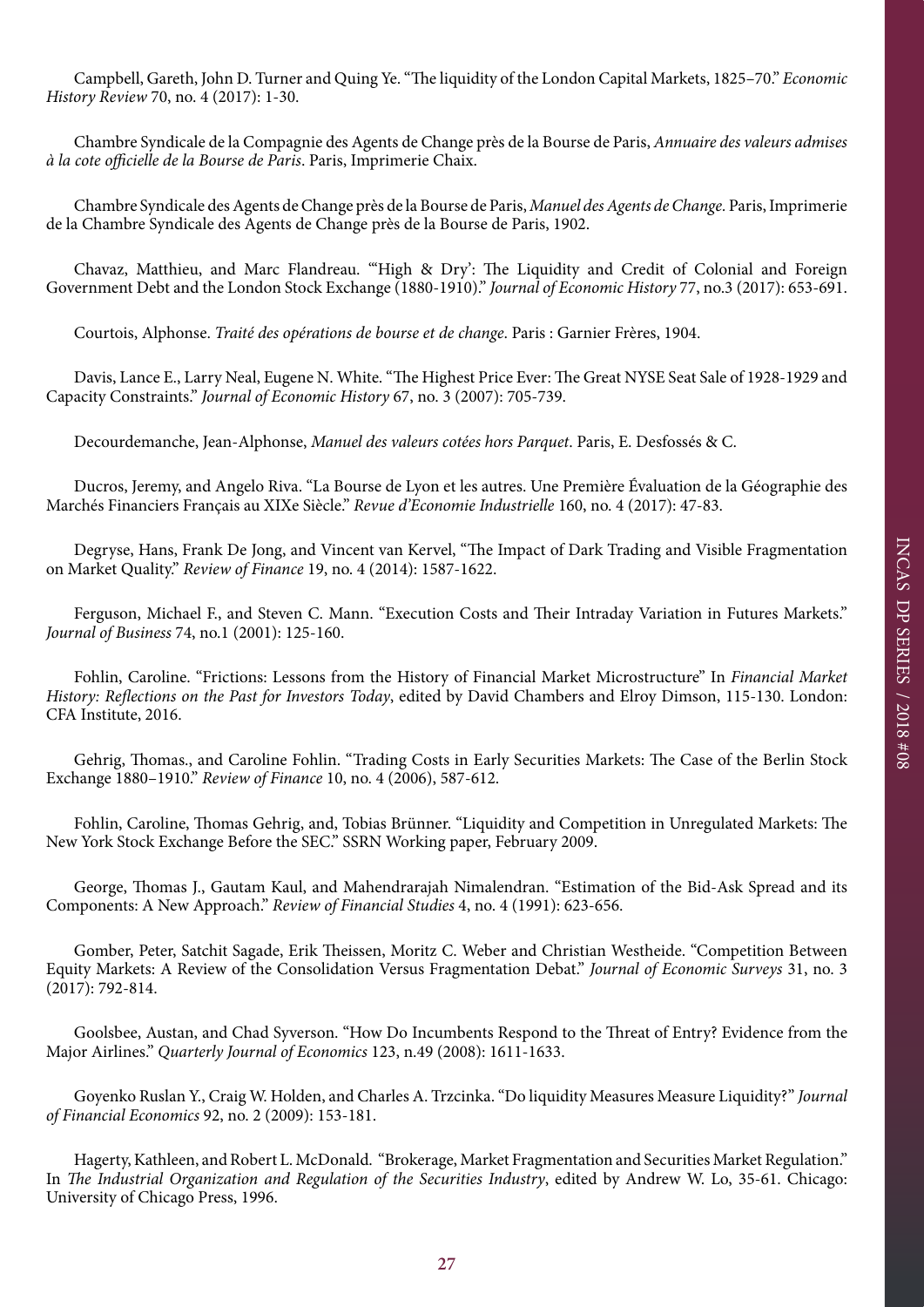Harris, Lawrence. "Statistical Properties of the Roll Serial Covariance Bid/Ask Spread Estimator." *Journal of Finance* 45, no. 2, (1990): 579-590.

\_\_\_\_\_\_\_\_. "Consolidation, Fragmentation, Segmentation and Regulation." *Financial Markets, Institutions & Instruments* 2, no. 5 (1993): 1-28.

Hatheway, Frank, Amy Kwan, and Hui Zheng. "An Empirical Analysis of Market Segmentation on U.S. Equities Markets." *Journal of Financial and Quantitative Analysis* 52, no. 6 (2016): 2399-2427.

Hautcoeur, Pierre-Cyrille, and Angelo Riva. "The Paris Financial Market in the Nineteenth Century: Complementarities and Competition in Microstructures." *Review of Economic History* 65, no. 4 (2012): 1326-1353.

Hautcoeur, Pierre-Cyrille, and Angelo Riva. "The Data for Financial History Database." Manuscript, 2016, Paris School of Economics.

Hautcoeur, Pierre-Cyrille, Angelo Riva, and Eugene N. White. "Floating a "lifeboat": The Banque de France and the crisis of 1889." *Journal of Monetary Economics* 65, no. 7 (2014): 104-119.

Journal officiel de la République française. Débats parlementaires. Chambre des députés Journal officiel de la République française. Débats parlementaires. Sénat.

Lagneau-Ymonet, Paul and Angelo Riva. "Trading Forward: The Paris Bourse in the Nineteenth Century." Business History 60, no. 2, (2018): 257-280.

Le Bris, David. "What Is a Market Crash?" *Economic History Review* 71, no. 2 (2018): 480–505.

Lesmond, David A., Michael J. Schill, and Chunsheng Zhou. "The Illusory Nature of Momentum Profits." Journal of Financial Economics 71, no. 2 (2004): 349–380.

Lévy-Leboyer, Maurice, and François Bourguignon. *The French Economy in the Nineteenth Century: An Essay in Econometric Analysis*. Cambridge: Cambridge University Press, 1990.

Madhavan, Ananth. "Consolidation, Fragmentation, and the Disclosure of Trading Information." *Review of Financial Studies* 8, no. 3 (1995): 579–603.

Massoc, Elsa. "Taxing stock transfers in the first golden age of financial capitalism: political salience and the limits on the power of finance." *Socio-Economic Review* (published online 2017): 10.1093/ser/mwx039.

Mendelson, Haim. "Consolidation, Fragmentation, and Market Performance." *Journal of Financial and Quantitative Analysis* 22, no. 2 (1987): 189-207.

Neal, Larry. "Integration of International Capital Markets: Quantitative Evidence from the Eighteenth to Twentieth Centuries." *Journal of Economic History* 45, no. 2 (1985): 219-226.

Neal, Larry. "The Integration and Efficiency of the London and Amsterdam Stock Markets in the Eighteenth Century." *Journal of Economic History* 47, no.1 (1987): 97-115.

Neu, Justin. *Annuaire de la finance, banque, bourse, et professions qui s'y rattachent*. Paris: Lambert & Cie.

Michie, Randal C. "The London Stock Exchange and the British Securities Market 1850–1914." *Economic History Review* 38, no.1 (1985): 61–82.

\_\_\_\_\_\_. *The London Stock Exchange. A History*, Oxford: Oxford University Press, 1999.

O'Hara, Maureen., and Mao Ye. "Is market fragmentation harming market quality?" *Journal of Financial Economics* 100, no. 3